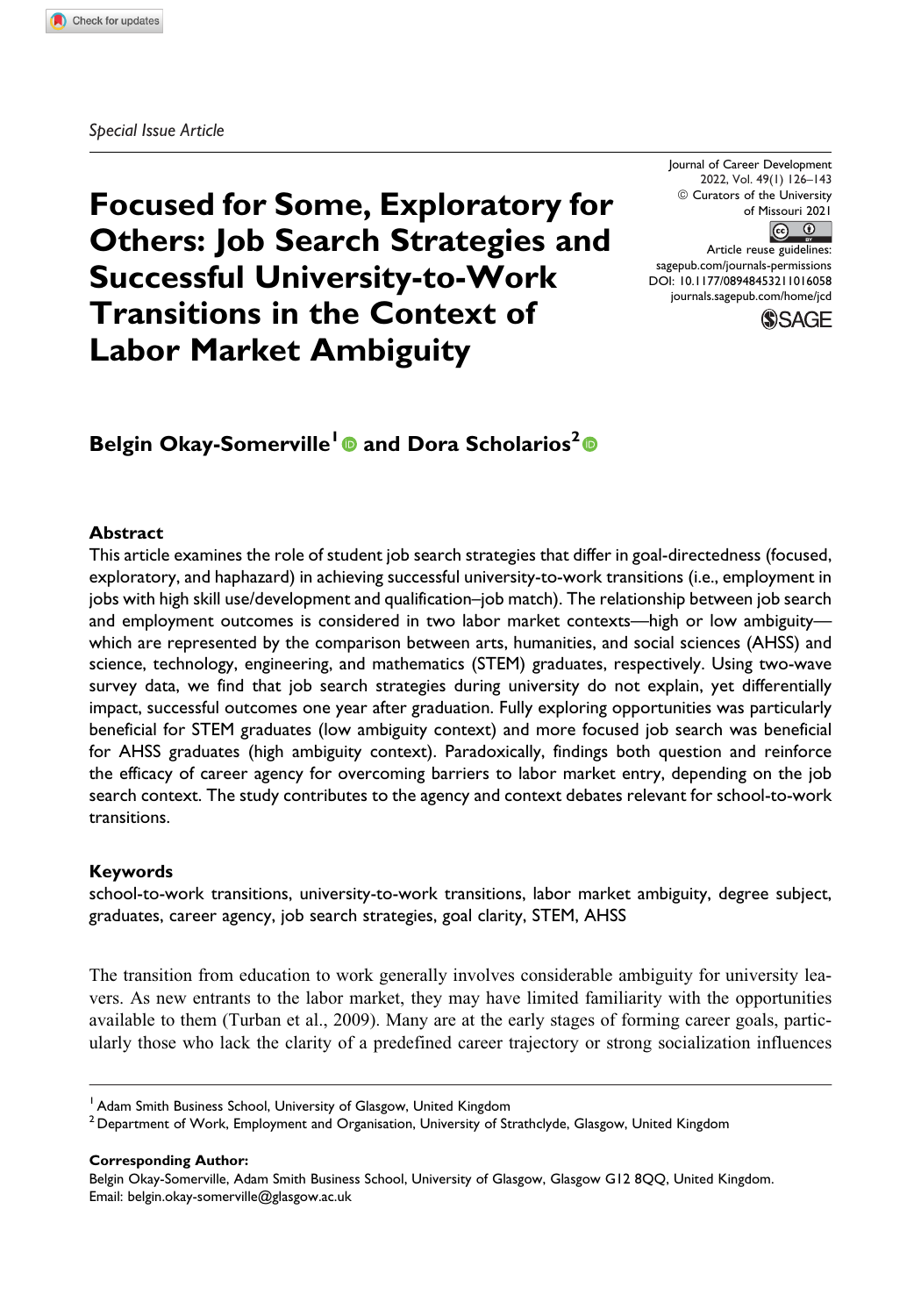

**Figure 1.** Research framework.

linked to their degree subject (Powers & Myers, 2017; Rummel et al., 2019). In these circumstances, effective job search involving important self-regulatory activities, such as goal-directed effort and appropriate information gathering, is argued to be crucial for securing meaningful employment (Kanfer et al., 2001; Van Hooft et al., 2020; Wanberg et al., 2020).

This article examines how job search strategies shape university-to-work transitions in terms of the quality of employment outcomes. We conceptualize job search strategies as self-regulatory activities that vary in goal-directedness. Haphazard strategies represent low or no goal-directedness, whereas exploratory and focused strategies both reflect higher levels of goal-directedness, although for different purposes (Crossley & Highhouse, 2005; Taggar & Kuron, 2016). We also challenge the preeminence of individual agency explanations of career development (Akkermans & Kubasch, 2017) by considering the influence of contextual barriers to labor market entry. This article examines the efficacy of job search strategies for successful university-to-work transitions within two graduate labor market contexts that differ with respect to the ambiguity of employment opportunities. For university leavers, this contrast is observed between arts, humanities, and social sciences (AHSS, high labor market ambiguity) graduates compared with science, technology, engineering, and mathematics (STEM, low labor market ambiguity) graduates. Evidence has shown that STEM graduates experience anticipatory socialization into relevant occupations (Kagaari, 2007) and develop a professional identity and career-specific trajectories during university (e.g., Simpson et al., 2020). In comparison with AHSS graduates, STEM graduates generally benefit from predefined career entry routes (Frenette, 2013) and more positive labor market outcomes (Abel & Deitz, 2017).

Our theorizing of the role of job search strategies on graduates' employment outcomes draws on goal-setting theory (Locke & Latham, 1990) and specifically a resource allocation perspective (Kanfer & Ackerman, 1989). By conceptualizing job search as a resource allocation process, it is proposed that the success of job search strategies in university-to-work transitions may be based on labor market context and specifically the degree of ambiguity facing individual job seekers. This study examines the extent to which individual agency, in the form of job search strategies, can (1) explain successful university-to-work transitions and (2) overcome potential contextual constraints imposed by labor market ambiguity during the early stages of transition (see Figure 1). Successful university-to-work transition is conceptualized as the extent to which graduates have secured jobs that are commensurate with their higher education experience; that is, where they report high skill use, perceived job quality (i.e., intrinsic job features relevant for skill use and development at work), and perceived qualification match.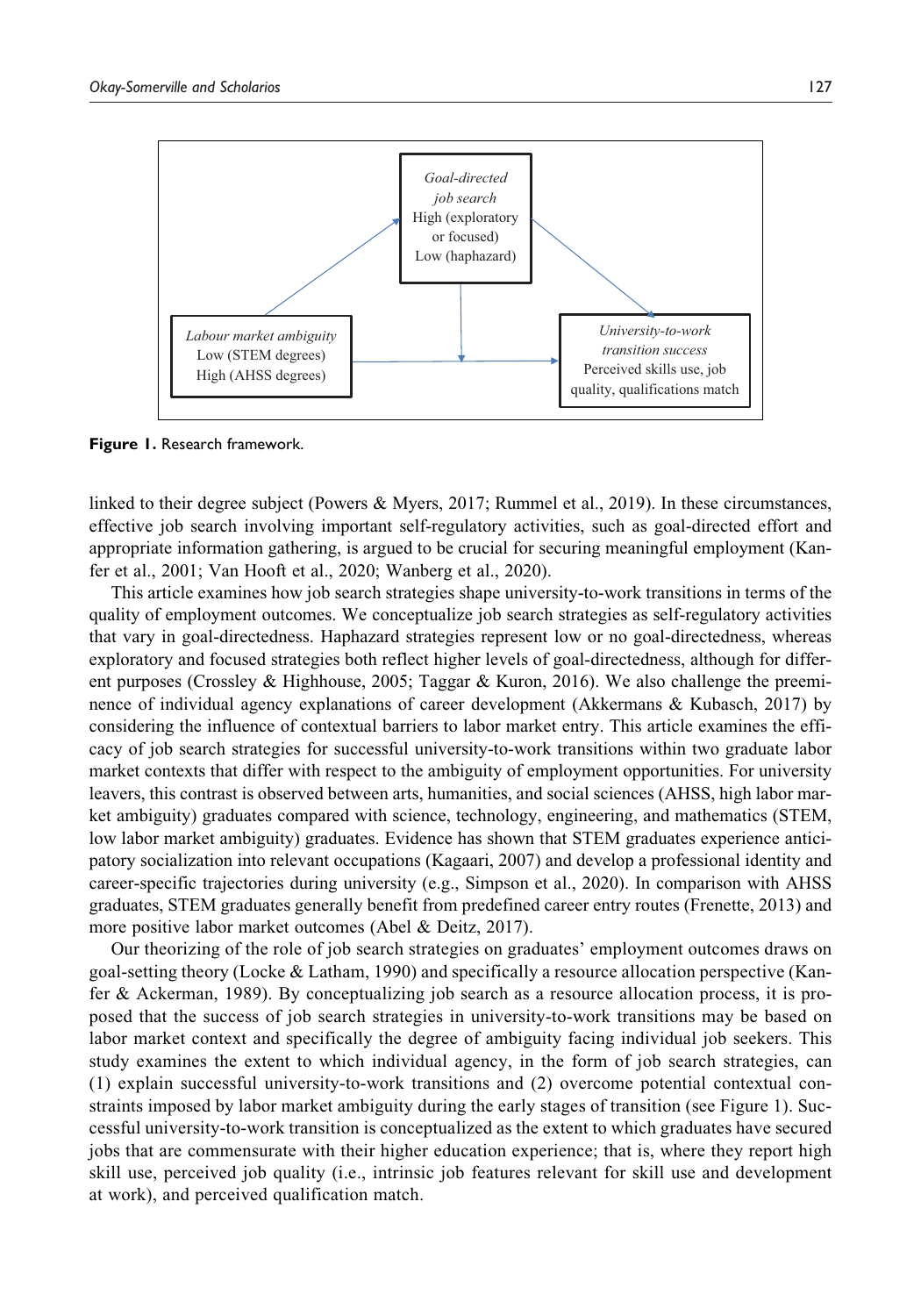We contribute in two distinct ways to understanding university-to-work transitions. First, we consider the role of both agency and context in career transitions (Inkson et al., 2012). Crucially, we acknowledge the structural relationship that links educational credentials and ambiguity of labor market opportunities at the initial transition from education (Roksa & Levey, 2010). A second contribution of the study is to contextualize the scope of job search during university-to-work transitions beyond job search quantity to also acknowledge quality. Job search quality, as reflected in the nature of job search strategies, explains incremental validity in the prediction of outcomes (Koen et al., 2010), especially when job search is goal-directed (Van Hooft et al., 2013, 2020). Overall, this article strengthens the case for understanding job search context and the nature of employment goals (Kanfer & Bufton, 2018) as important antecedents of employment outcomes generally (Boswell et al., 2011) and for school-to-work transitions specifically (Saks, 2015).

The article begins by presenting the problem of labor market ambiguity in graduate transitions to work and considering what constitutes successful university-to-work transitions. We then develop hypotheses based on a conceptualization of job search strategies as reflecting career agency which can shape successful transitions and enable graduates to overcome constraints due to ambiguity in the employment opportunities associated with their degree subject. This study uses two-wave survey data from a 2016 undergraduate cohort during their final semester and one year after graduation. We discuss the theoretical and practical implications of these findings for career agency, job search context, and successful university-to-work transitions.

### *Labor Market Ambiguity and Successful University-to-Work Transitions*

Contemporary graduate labor markets present unique barriers in the transition to a career, and there is an increasing prevalence of nontypical transitions with less predefined entry routes (Rummel et al., 2019). One such nontypical career transition is observed among AHSS graduates for whom there are often little or no clear and guaranteed entry paths (Frenette, 2013). Hence, AHSS graduates are not as socialized into careers as STEM counterparts (Kagaari, 2007) and often report considerable levels of stress and anxiety in career management (Frenette, 2013). Moreover, unlike STEM subjects, where skills shortages have been reported, there is a considerable surplus of AHSS graduates (Cedefop, 2015). For instance, research on artists' early career trajectories following education shows prolonged periods of job search, with individuals often succumbing to work which is not related to their subjects (Baldauf & Luchinskaya, 2019) and earning lower salaries than those with qualifications in STEM subjects (Abel & Deitz, 2017). AHSS graduates, therefore, often report a lack of direction in job search, take longer to settle into careers (Lyonette et al., 2017), and show greater variance in the depth and diversity of career patterns, including a higher propensity for "portfolio careers" (The British Academy, 2017). Overall, the labor market for AHSS graduates, in comparison with STEM counterparts, shows more ambiguity in the structure of opportunities.

Career researchers have been encouraged to consider a broad range of success criteria relevant for the population under study (Gunz & Heslin, 2005). An underresearched area with respect to job search relates to its influence on subjective employment success (Van Hooft et al., 2020). In contrast to relatively well-established evidence that greater job search intensity leads to more positive objective employment success (e.g., more job offers), Van Hooft et al.'s (2020) meta-analytic review showed mixed evidence for the link between greater job search intensity and employment quality. Perceptions of poor job quality and overqualification are commonly observed among university leavers (e.g., Cedefop, 2019). This article, therefore, focuses on subjective outcomes associated with university-to-work transitions rather than the more commonly examined objective job search outcomes, for example, time to secure first job or salary. For university leavers, subjective outcomes may include those that would be expected as a result of attending higher education: perceived skill use at work, perceived job quality (e.g., skill variety, autonomy, and opportunities for development),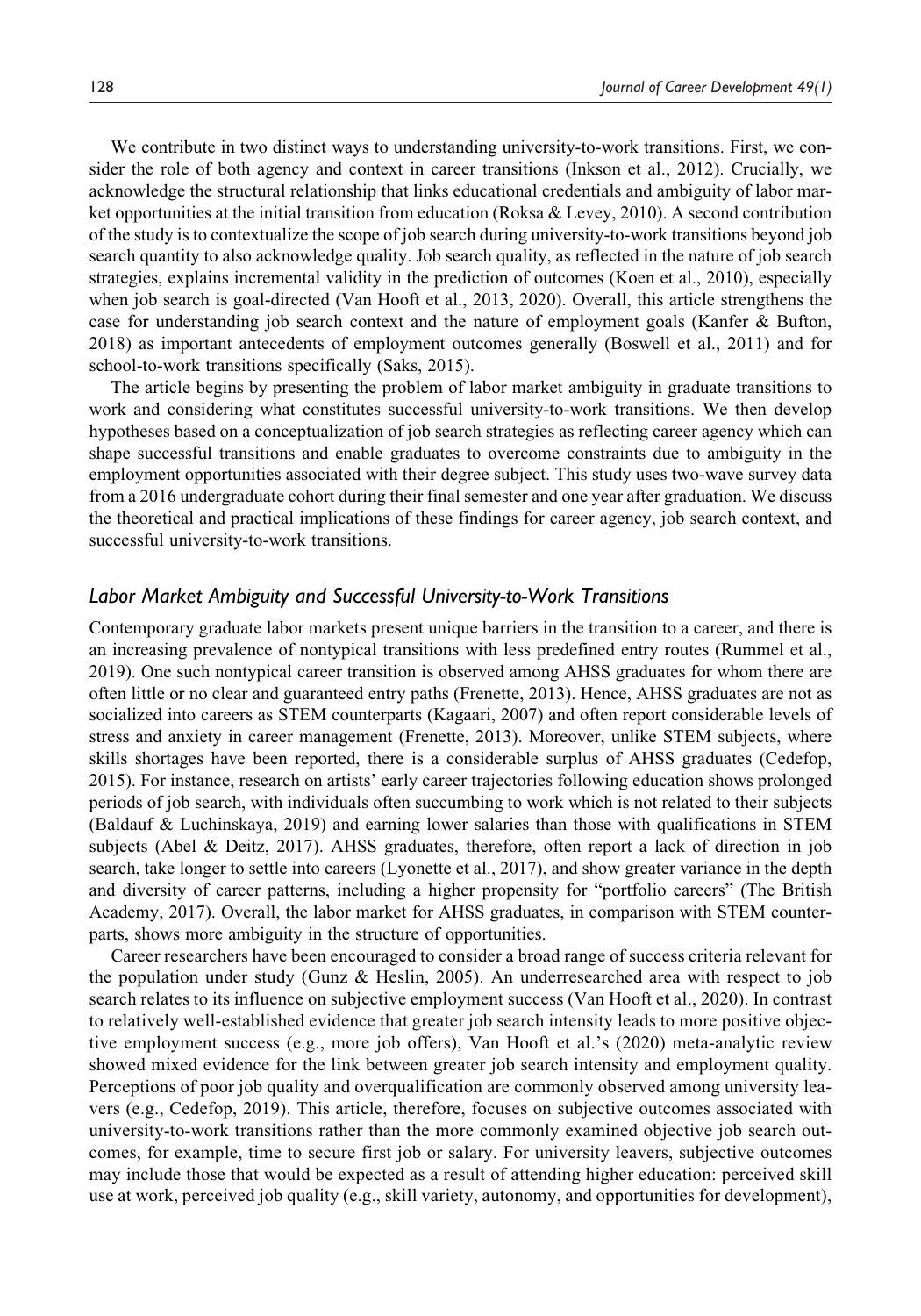and perceived qualification–job match. These measures have implications for graduates' workrelated attitudes (Harari et al., 2017) and well-being including life satisfaction (Erdogan et al., 2018). Moreover, graduates in jobs offering different objective conditions (e.g., salary) can report similar subjective employment quality (Okay-Somerville  $&$  Scholarios, 2014), highlighting the importance of examining the interplay between labor market context and subjective experiences of labor markets, for example, perceived employability.

### *Job Search Strategies and Successful University-to-Work Transitions*

For understanding successful university-to-work transitions, we draw on goal-setting theory (Lee et al., 1989) and examine the extent to which individual agency, in the form of goal-directed job search, may explain differences in employment outcomes or compensate for the impact of labor market ambiguity. The specific propositions of goal-setting theory relevant for the present research concern the role of goal clarity for goal-directed behavior and performance (Locke  $&$  Latham, 1990) and the resource allocation perspective (Kanfer & Ackerman, 1989). Our theorization is based on a key assumption that labor market ambiguity is associated with goal clarity at the individual level. We expect students' job search-related goal clarity to be closely related to the degree of labor market ambiguity with respect to finding employment related to degree subject.

Goals provide direction to behavior. Specific goals facilitate goal achievement and performance in comparison with general/ambiguous goals (Locke & Latham, 1990). Within careers research, lack of goal clarity is often used as a proxy for career indecision (Creed et al., 2020) and is manifested by difficulty in career planning and lack of job search clarity (Van Hooft et al., 2013). Lack of goal clarity is associated with greater stress, lower perceived employability and career-related effort (Creed et al., 2020), and fewer career-relevant activities, for example, career exploration (Zikic & Saks, 2009).

Goal pursuit and achievement require sustained attentional effort through self-regulatory activities, such as monitoring and evaluating performance, which determine the distribution of effort (Kanfer et al., 2013). Job search constitutes one such self-regulatory activity involving identification of, commitment to, and pursuing of employment goals (Kanfer et al., 2001). Crossley and Highhouse (2005) distinguish between job search strategies that have relevance for employment goal clarity. Haphazard job search strategies involve substantial trial and error and passively gathering job search–related information which is not necessarily directed toward specific employment goals. Exploratory job search strategies are driven by the individual's motivation to fully explore the opportunities in the labor market and involve substantial career exploration from multiple sources. Finally, focused job search strategies are driven by clear job search goals and concentrate on a limited number of carefully chosen employers and/or jobs that match the individuals' goals. High-quality job search is thorough and systematic (Van Hooft et al., 2020) and aimed at finding a pleasant and matching job—as reflected in exploratory and focused job search strategies—whereas low-quality job search is not goal directed and aimed at finding any job—as reflected in haphazard job search strategies (Taggar & Kuron, 2016).

Resonating with goal-setting theory's proposition that goal clarity will be associated with goaldirected behavior, in the face of high labor market ambiguity, AHSS graduates report flexibility and lack of direction in their job search, for example, including employment options that are not related to their degree aspirations (Lyonette et al., 2017). Labor market ambiguity for AHSS students means that they may lack precision in their job search (Van Hooft et al., 2020) and spend longer in the deliberation phase of action as discussed by Gollwitzer and Bayer (1999). Meanwhile, STEM students may move on to the implementation of clearer goals. In fact, STEM graduates report higher goal-directedness in job search to the extent that some primarily focus job search on a set group of employers (Mellors-Bourne et al., 2011). Building on the goal-setting theory proposition that goal clarity is associated with goal-directed behavior and performance, differences in successful university-to-work transitions between AHSS and STEM graduates may therefore be attributable to differences in job search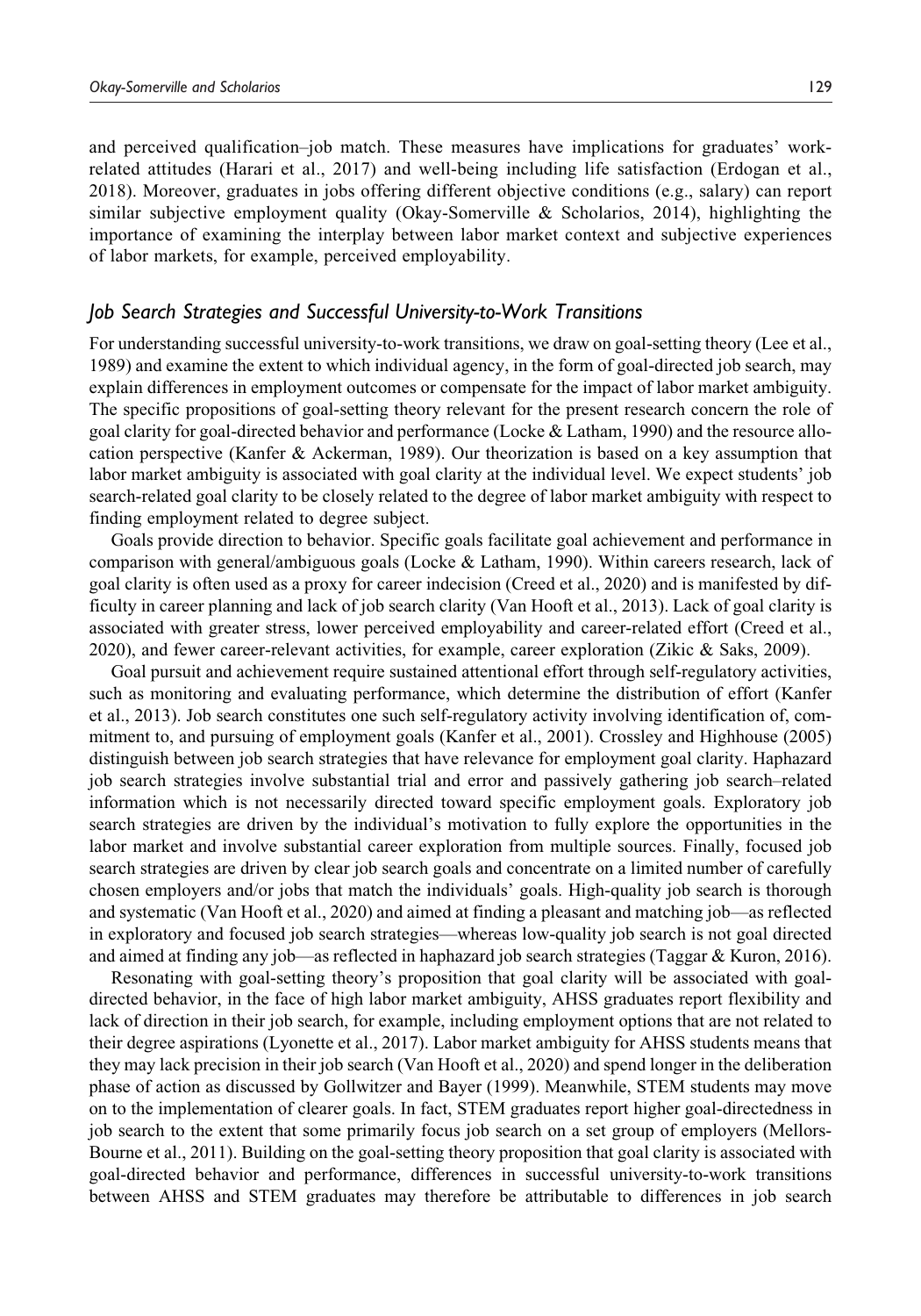strategies. We consider the extent to which job search strategies explain differences in successful university-to-work transitions with the following hypothesis:

Hypothesis 1: (H1a) AHSS graduates report less successful university-to-work transitions (i.e., lower perceived skills use, job quality, and qualifications match) in comparison to STEM graduates; (H1b) this effect is partially mediated by differences in job search strategies during the final semester of university.

According to the resource allocation model (Kanfer & Ackerman, 1989), straightforward goals require less self-regulation in comparison to novel or ambiguous goals, where the individual may be more likely to monitor and evaluate performance closely. Hence, performance related to ambiguous tasks is more dependent on goal-directed behavior in comparison to performance related to straightforward tasks. We propose that, in the graduate labor market, job search in low ambiguity contexts represents a more straightforward task than that in high ambiguity contexts. Building on the resource allocation model of goal setting, therefore, we expect that successful university-to-work transition is explained by different job search strategies depending on labor market ambiguity.

This interaction effect, between the task ambiguity and goal-directed behavior, has been observed in the form of "tunnel vision." This is associated with underperformance when highly focused strategies are utilized in achieving relatively straightforward tasks (Seijts & Latham, 2001). For some job seekers, highly goal-directed behavior may lead to restricting the range of labor market opportunities considered. We would expect such undermining effects when labor market ambiguity is low and the individual employs focused job search strategies. Considering that STEM graduates often lack wider career management skills (Wakeham, 2016) and target a selected number of employers (Mellors-Bourne et al., 2011), we expect focused strategies to show detrimental impact on STEM universityto-work transition success. Conversely, when there is high labor market ambiguity, goal-directed strategies may help position the individual better in the labor market. This would show a compensating effect of career agency in overcoming contextual constraints to successful university-to-work transitions due to labor market ambiguity. Hence, goal-directed job search strategies may be more important for AHSS, in comparison with STEM, graduates, as they may shield AHSS graduates from accepting any job, an outcome which is associated with haphazard job search strategies. There is evidence, for instance, that AHSS graduates seek internships, voluntary work, and (often unpaid) work experience (Rothman & Sisman, 2016) in order to build portfolios of experience or stepping-stones to increase employability. Hence, for AHSS graduates, focused and/or exploratory strategies may both represent "smart" job search (Van Hooft et al., 2020), although each strategy is associated with different career behaviors. These strategies may compensate for the negative effects of labor market ambiguity on university-to-work transition success.

Hypothesis 2 (H2): Job search strategies will moderate the relationship between degree subject and university-to-work transitions, such that goal-directed (i.e., exploratory or focused) job search strategies during university education have a greater positive impact on successful university-to-work transitions (i.e., higher perceived skills use, job quality, and qualification–job match) for AHSS, in comparison to STEM, graduates.

## **Method**

### *Data and Sample*

This study is based on two-wave survey data from the 2016 graduating cohort of selected universities in Scotland. Of the 19 Scottish universities, heads of schools/departments in 10 universities were contacted for announcement of the study. There were positive responses from seven universities. Department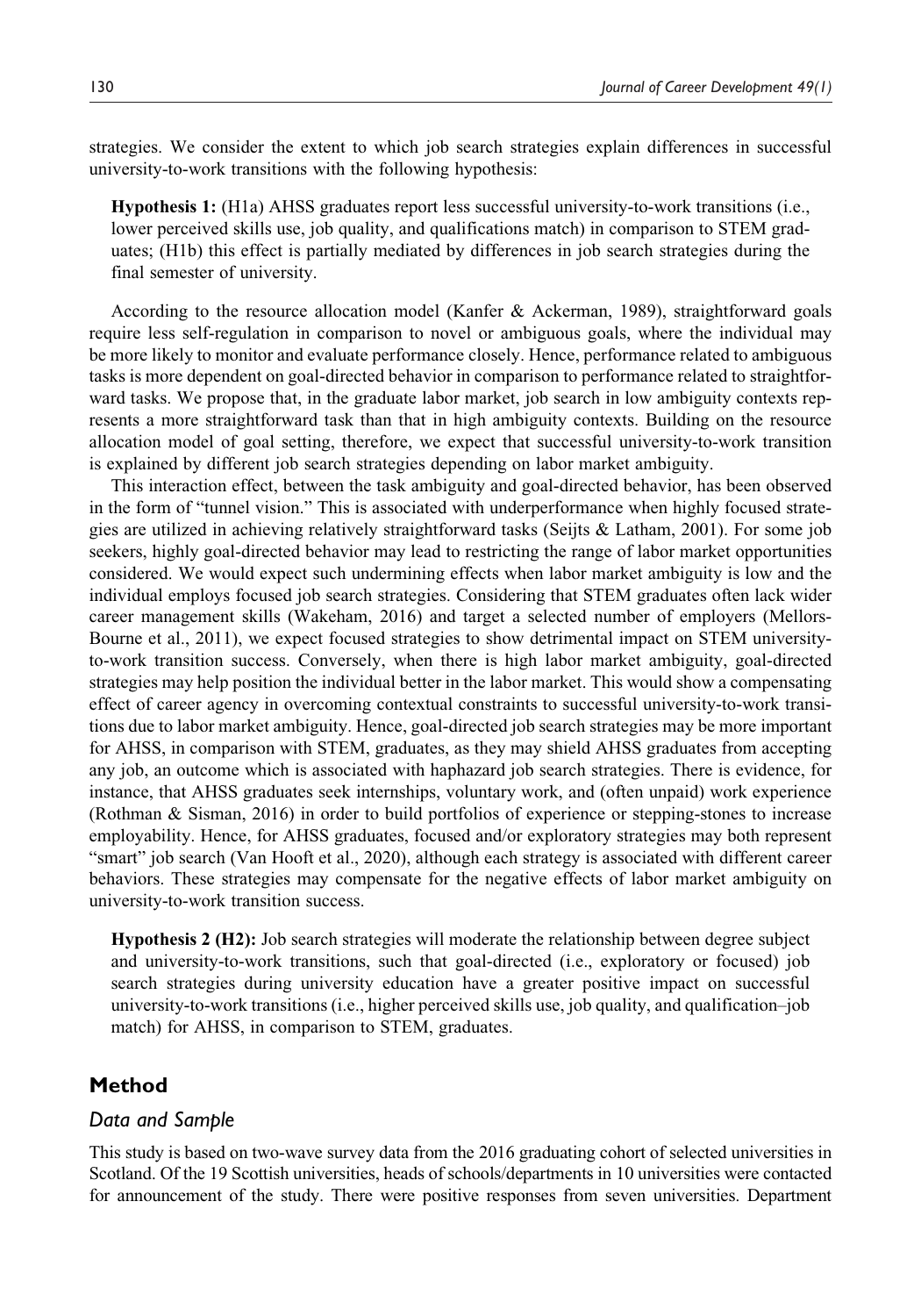heads/final year coordinators and/or career services in these universities announced an online survey link to graduating students. Participants were offered a chance to be included in a draw for five £50 vouchers for online shopping. This resulted in an initial sample size of 758 in Wave I which was collected during the final semester at university between April and June 2016. Participants who engaged in job search during Wave I ( $N = 480$ ) were invited for another survey, 1 year after graduation in the summer of 2017 (Wave II:  $N = 175, 37\%$  response rate). In the final data set, participants who were not in work at Wave II ( $N = 41$ ) and who had more than 25% of responses missing on study variables were excluded ( $N = 5$ ). This resulted in a final sample size of 129 (mean age  $= 22$  ( $SD = 3$  years) 62% female; 61% AHSS graduates (49% Social Science, 12% Arts and Humanities); 39% STEM graduates(15% Engineering, 24% Sciences); 64% from more prestigious universities; 83% held a high Honors degree in the UK classification system; 50% were first-time university goers in their immediate family; and average job tenure was 8 months ( $SD = 5.40$  months)) (see Table 1). The majority of participants (76%) were from three universities, one of which was a less prestigious university (26% of responses). The sample is comparable with the population statistics provided by the Higher Education Statistical Agency (2017) for first-degree qualifiers of the 2015/2016 cohort. The response rate mirrors that of recent research aimed at tracking university-to-work transitions (Erdogan et al., 2018).

### *Wave I Measures*

Wave I measured job search strategies using Crossley and Highhouse's (2005) information search strategies scale. The scale is comprised of three subscales as follows: haphazard (four items, e.g., "I use a 'hit or miss' approach when gathering information about jobs,"  $\alpha = .78$ ); exploratory (six items, e.g., "I try to get my resume out to as many organizations as possible,"  $\alpha = .79$ ); and focused strategies (six items, e.g., "I have a clear idea of what qualities I wanted in a job,"  $\alpha = .75$ ); 5-point scale,  $1 = strongly disagree, 5 = strongly agree. Average scores were computed for each subscale. Confir$ matory factor analysis showed that the three-factor structure fit the data relatively well ( $\chi^2/df = 1.76$ , p  $< .001$ , CFI = .92, TLI = .95, and RMSEA = .07).

Degree subject was coded ( $1 = "AHSS"$  and  $0 = "STEM"$ ) using the Joint Academic Coding System (JACS 3.0) developed by the Higher Education Statistical Agency in the UK. This allows consistency with other research that focuses on subject differences in university-to-work transitions (e.g., Lyonette et al., 2017).

### *Wave II Measures*

Wave II included measures of university-to-work transition success, all of which were adopted from the 2012 Skills and Employment Survey (Felstead et al., 2014), which is often used by UK researchers focusing on employment quality (e.g., Ogbonnaya & Daniels, 2017). This is a national, publicly funded survey that contains 12 blocks of questions measuring various aspects of skill use and employment quality at work. The items used in this analysis are all drawn from the "detailed job analysis" block. Perceived skill use was measured with eight items (e.g., communication and teamworking; 5-point scale reporting on how important each skill is for performance on the job,  $1 = not important$ at all and  $5 =$  essential;  $\alpha = .81$ ). Perceived job quality was measured with eight items, for example, autonomy, job control; 5-point scale reporting on the extent to which the job provides each feature,  $1 =$  to a very little extent and  $5 =$  to a great extent;  $\alpha = .83$ ). Finally, perceived qualification–job match was measured with two items corresponding to the extent to which one's job requires a university degree to get the job and to do the job (5-point scale,  $1 = \text{definitely unnecessary}$  and  $5 = \text{definitely}$ necessary;  $\alpha = .77$ ). Confirmatory factor analyses, where each indicator of university-to-work transitions success was a latent variable with the above-described indicators, showed a good fit with data  $(\chi^2/df = 1.44, p < .001, CFI = .94, TLI = .92, IFI = .94 \text{ and RMSEA} = .06).$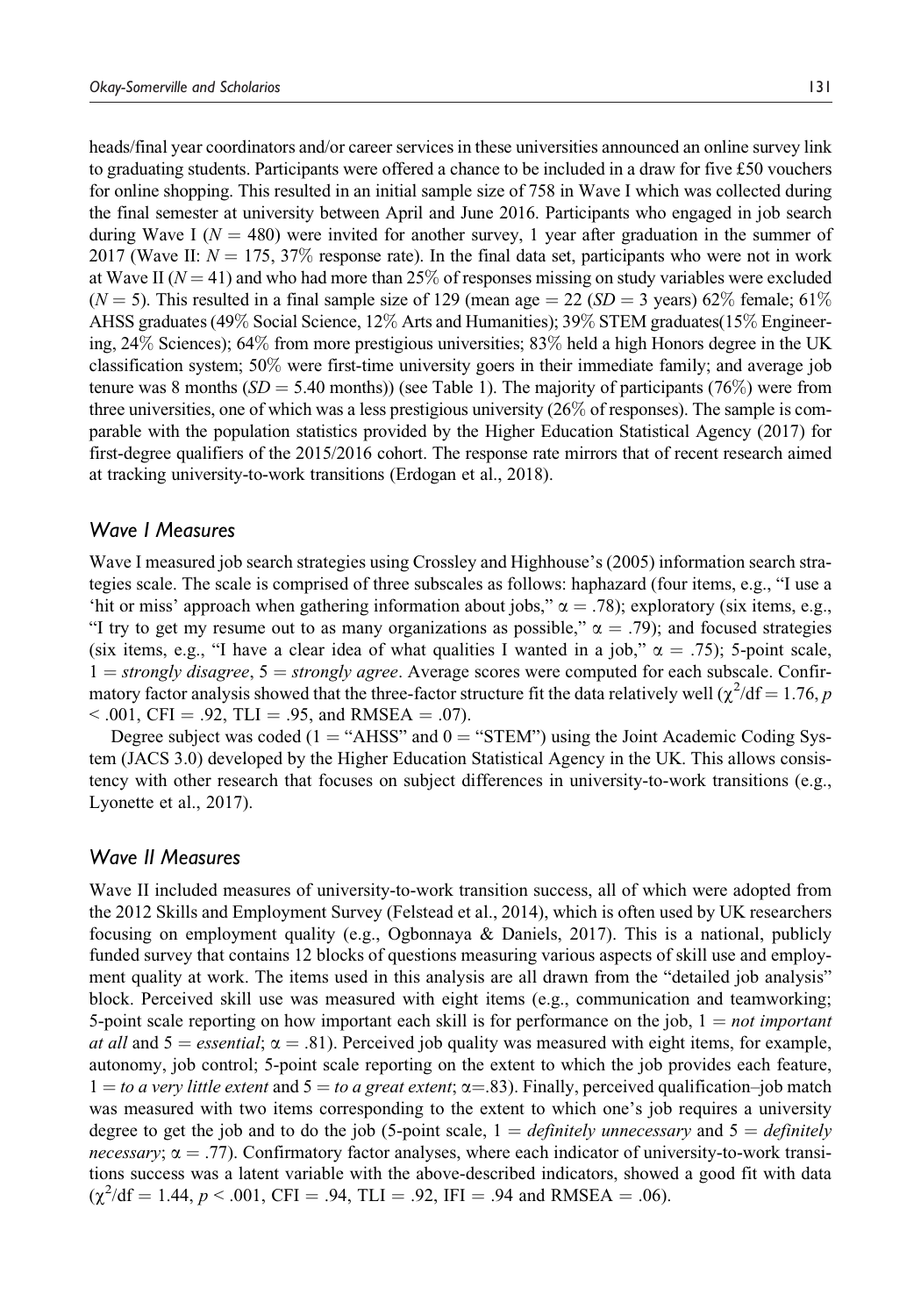| Variables               |                                                                                                                                                                                                                                                                                                                                                                                                  | ξ                                                                                                | S                                                                               |                | $\sim$                                                                                                                                                                                                                                                                                                              | ω        | 4                                         | S                                                                                                                                                                                                                                                                                                                   | $\bullet$                                                                                                                                                                                                                                                                                                                                                                                              | Ñ                       | $\infty$                                                                                                                                                                                                                                                                                                        | ó                                                                                                                     |
|-------------------------|--------------------------------------------------------------------------------------------------------------------------------------------------------------------------------------------------------------------------------------------------------------------------------------------------------------------------------------------------------------------------------------------------|--------------------------------------------------------------------------------------------------|---------------------------------------------------------------------------------|----------------|---------------------------------------------------------------------------------------------------------------------------------------------------------------------------------------------------------------------------------------------------------------------------------------------------------------------|----------|-------------------------------------------|---------------------------------------------------------------------------------------------------------------------------------------------------------------------------------------------------------------------------------------------------------------------------------------------------------------------|--------------------------------------------------------------------------------------------------------------------------------------------------------------------------------------------------------------------------------------------------------------------------------------------------------------------------------------------------------------------------------------------------------|-------------------------|-----------------------------------------------------------------------------------------------------------------------------------------------------------------------------------------------------------------------------------------------------------------------------------------------------------------|-----------------------------------------------------------------------------------------------------------------------|
|                         | Age                                                                                                                                                                                                                                                                                                                                                                                              | 23.38                                                                                            | $\frac{1}{2}$                                                                   |                |                                                                                                                                                                                                                                                                                                                     |          |                                           |                                                                                                                                                                                                                                                                                                                     |                                                                                                                                                                                                                                                                                                                                                                                                        |                         |                                                                                                                                                                                                                                                                                                                 |                                                                                                                       |
|                         | Female                                                                                                                                                                                                                                                                                                                                                                                           |                                                                                                  |                                                                                 |                |                                                                                                                                                                                                                                                                                                                     |          |                                           |                                                                                                                                                                                                                                                                                                                     |                                                                                                                                                                                                                                                                                                                                                                                                        |                         |                                                                                                                                                                                                                                                                                                                 |                                                                                                                       |
|                         | Prestigious university                                                                                                                                                                                                                                                                                                                                                                           |                                                                                                  |                                                                                 |                |                                                                                                                                                                                                                                                                                                                     |          |                                           |                                                                                                                                                                                                                                                                                                                     |                                                                                                                                                                                                                                                                                                                                                                                                        |                         |                                                                                                                                                                                                                                                                                                                 |                                                                                                                       |
|                         | Good Honors degree                                                                                                                                                                                                                                                                                                                                                                               |                                                                                                  |                                                                                 |                |                                                                                                                                                                                                                                                                                                                     |          |                                           |                                                                                                                                                                                                                                                                                                                     |                                                                                                                                                                                                                                                                                                                                                                                                        |                         |                                                                                                                                                                                                                                                                                                                 |                                                                                                                       |
|                         | Social background                                                                                                                                                                                                                                                                                                                                                                                |                                                                                                  |                                                                                 |                |                                                                                                                                                                                                                                                                                                                     |          |                                           |                                                                                                                                                                                                                                                                                                                     |                                                                                                                                                                                                                                                                                                                                                                                                        |                         |                                                                                                                                                                                                                                                                                                                 |                                                                                                                       |
|                         | Clear employment goal                                                                                                                                                                                                                                                                                                                                                                            |                                                                                                  |                                                                                 |                |                                                                                                                                                                                                                                                                                                                     |          |                                           |                                                                                                                                                                                                                                                                                                                     |                                                                                                                                                                                                                                                                                                                                                                                                        |                         |                                                                                                                                                                                                                                                                                                                 |                                                                                                                       |
|                         | ob tenure                                                                                                                                                                                                                                                                                                                                                                                        |                                                                                                  |                                                                                 |                |                                                                                                                                                                                                                                                                                                                     |          |                                           |                                                                                                                                                                                                                                                                                                                     |                                                                                                                                                                                                                                                                                                                                                                                                        |                         |                                                                                                                                                                                                                                                                                                                 |                                                                                                                       |
| $\infty$                | AHSS <sup>2</sup>                                                                                                                                                                                                                                                                                                                                                                                |                                                                                                  |                                                                                 |                |                                                                                                                                                                                                                                                                                                                     |          |                                           |                                                                                                                                                                                                                                                                                                                     |                                                                                                                                                                                                                                                                                                                                                                                                        |                         |                                                                                                                                                                                                                                                                                                                 |                                                                                                                       |
|                         | ob search sources                                                                                                                                                                                                                                                                                                                                                                                |                                                                                                  |                                                                                 |                |                                                                                                                                                                                                                                                                                                                     |          |                                           |                                                                                                                                                                                                                                                                                                                     |                                                                                                                                                                                                                                                                                                                                                                                                        |                         |                                                                                                                                                                                                                                                                                                                 |                                                                                                                       |
| ∘                       | ob search effort                                                                                                                                                                                                                                                                                                                                                                                 |                                                                                                  |                                                                                 |                |                                                                                                                                                                                                                                                                                                                     |          |                                           |                                                                                                                                                                                                                                                                                                                     |                                                                                                                                                                                                                                                                                                                                                                                                        |                         |                                                                                                                                                                                                                                                                                                                 |                                                                                                                       |
| Ξ                       | Haphazard job search                                                                                                                                                                                                                                                                                                                                                                             |                                                                                                  |                                                                                 |                |                                                                                                                                                                                                                                                                                                                     |          |                                           |                                                                                                                                                                                                                                                                                                                     |                                                                                                                                                                                                                                                                                                                                                                                                        |                         |                                                                                                                                                                                                                                                                                                                 |                                                                                                                       |
|                         | Exploratory job search                                                                                                                                                                                                                                                                                                                                                                           |                                                                                                  |                                                                                 |                |                                                                                                                                                                                                                                                                                                                     |          |                                           |                                                                                                                                                                                                                                                                                                                     |                                                                                                                                                                                                                                                                                                                                                                                                        |                         |                                                                                                                                                                                                                                                                                                                 |                                                                                                                       |
| ≅                       | Focused job search                                                                                                                                                                                                                                                                                                                                                                               |                                                                                                  |                                                                                 |                |                                                                                                                                                                                                                                                                                                                     |          |                                           |                                                                                                                                                                                                                                                                                                                     |                                                                                                                                                                                                                                                                                                                                                                                                        |                         |                                                                                                                                                                                                                                                                                                                 |                                                                                                                       |
| ᅕ                       | Number of jobs postgraduation                                                                                                                                                                                                                                                                                                                                                                    |                                                                                                  |                                                                                 |                |                                                                                                                                                                                                                                                                                                                     |          |                                           |                                                                                                                                                                                                                                                                                                                     |                                                                                                                                                                                                                                                                                                                                                                                                        |                         |                                                                                                                                                                                                                                                                                                                 |                                                                                                                       |
| ⋍                       | Salary <sup>1</sup>                                                                                                                                                                                                                                                                                                                                                                              |                                                                                                  |                                                                                 |                |                                                                                                                                                                                                                                                                                                                     |          |                                           |                                                                                                                                                                                                                                                                                                                     |                                                                                                                                                                                                                                                                                                                                                                                                        |                         |                                                                                                                                                                                                                                                                                                                 |                                                                                                                       |
| ≗                       | Perceived skill use                                                                                                                                                                                                                                                                                                                                                                              |                                                                                                  | \$ \$ 5 5 6 5 6 7 7 8 8 6 7 8 9 9 8 7                                           |                | $\frac{1}{2}$ $\frac{1}{2}$ $\frac{1}{2}$ $\frac{1}{2}$ $\frac{1}{2}$ $\frac{1}{2}$ $\frac{1}{2}$ $\frac{1}{2}$ $\frac{1}{2}$ $\frac{1}{2}$ $\frac{1}{2}$ $\frac{1}{2}$ $\frac{1}{2}$ $\frac{1}{2}$ $\frac{1}{2}$ $\frac{1}{2}$ $\frac{1}{2}$ $\frac{1}{2}$ $\frac{1}{2}$ $\frac{1}{2}$ $\frac{1}{2}$ $\frac{1}{2}$ |          |                                           | $\frac{1}{2}$ $\frac{3}{2}$ $\frac{3}{2}$ $\frac{3}{2}$ $\frac{3}{2}$ $\frac{3}{2}$ $\frac{3}{2}$ $\frac{3}{2}$ $\frac{3}{2}$ $\frac{3}{2}$ $\frac{3}{2}$ $\frac{3}{2}$ $\frac{3}{2}$ $\frac{3}{2}$ $\frac{3}{2}$ $\frac{3}{2}$ $\frac{3}{2}$ $\frac{3}{2}$ $\frac{3}{2}$ $\frac{3}{2}$ $\frac{3}{2}$ $\frac{3}{2}$ | $\mid \frac{\omega}{\omega} \sum_{i=1}^{+\infty} \frac{1}{i} \sum_{i=1}^{+\infty} \frac{1}{i} \frac{1}{i} \frac{1}{i} \frac{1}{i} \frac{1}{i} \frac{1}{i} \frac{1}{i} \frac{1}{i} \frac{1}{i} \frac{1}{i} \frac{1}{i} \frac{1}{i} \frac{1}{i} \frac{1}{i} \frac{1}{i} \frac{1}{i} \frac{1}{i} \frac{1}{i} \frac{1}{i} \frac{1}{i} \frac{1}{i} \frac{1}{i} \frac{1}{i} \frac{1}{i} \frac{1}{i} \frac{1$ |                         | $88.05 \div 28.05 \div 10.05 \div 10.05 \div 10.05 \div 10.05 \div 10.05 \div 10.05 \div 10.05 \div 10.05 \div 10.05 \div 10.05 \div 10.05 \div 10.05 \div 10.05 \div 10.05 \div 10.05 \div 10.05 \div 10.05 \div 10.05 \div 10.05 \div 10.05 \div 10.05 \div 10.05 \div 10.05 \div 10.05 \div 10.05 \div 10.0$ | $1 - \frac{3}{4} \sum_{i=1}^{4} \sum_{i=1}^{4} 2 \sum_{j=1}^{4} 6 \sum_{i=1}^{4} 6 \sum_{i=1}^{4} 6 \sum_{i=1}^{4} 1$ |
|                         | Perceived qualifications match                                                                                                                                                                                                                                                                                                                                                                   |                                                                                                  |                                                                                 |                |                                                                                                                                                                                                                                                                                                                     |          |                                           |                                                                                                                                                                                                                                                                                                                     |                                                                                                                                                                                                                                                                                                                                                                                                        |                         |                                                                                                                                                                                                                                                                                                                 |                                                                                                                       |
| ∞                       | Perceived job quality                                                                                                                                                                                                                                                                                                                                                                            |                                                                                                  |                                                                                 |                |                                                                                                                                                                                                                                                                                                                     |          | ී.                                        |                                                                                                                                                                                                                                                                                                                     |                                                                                                                                                                                                                                                                                                                                                                                                        |                         |                                                                                                                                                                                                                                                                                                                 |                                                                                                                       |
|                         |                                                                                                                                                                                                                                                                                                                                                                                                  | $\subseteq$                                                                                      | $=$                                                                             | $\overline{c}$ | $\tilde{c}$                                                                                                                                                                                                                                                                                                         | <u>호</u> | $\overline{5}$                            | $\tilde{=}$                                                                                                                                                                                                                                                                                                         | $\overline{\phantom{0}}$                                                                                                                                                                                                                                                                                                                                                                               | $\overline{\mathbf{8}}$ |                                                                                                                                                                                                                                                                                                                 |                                                                                                                       |
|                         | ob search effort                                                                                                                                                                                                                                                                                                                                                                                 | $(85)$<br>$(85)$<br>$(85)$<br>$(85)$<br>$(85)$<br>$(85)$<br>$(85)$<br>$(85)$<br>$(85)$<br>$(85)$ |                                                                                 |                |                                                                                                                                                                                                                                                                                                                     |          |                                           |                                                                                                                                                                                                                                                                                                                     |                                                                                                                                                                                                                                                                                                                                                                                                        |                         |                                                                                                                                                                                                                                                                                                                 |                                                                                                                       |
|                         | Haphazard job search                                                                                                                                                                                                                                                                                                                                                                             |                                                                                                  |                                                                                 |                |                                                                                                                                                                                                                                                                                                                     |          |                                           |                                                                                                                                                                                                                                                                                                                     |                                                                                                                                                                                                                                                                                                                                                                                                        |                         |                                                                                                                                                                                                                                                                                                                 |                                                                                                                       |
|                         | Exploratory job search                                                                                                                                                                                                                                                                                                                                                                           |                                                                                                  |                                                                                 |                |                                                                                                                                                                                                                                                                                                                     |          |                                           |                                                                                                                                                                                                                                                                                                                     |                                                                                                                                                                                                                                                                                                                                                                                                        |                         |                                                                                                                                                                                                                                                                                                                 |                                                                                                                       |
|                         | Focused job search                                                                                                                                                                                                                                                                                                                                                                               |                                                                                                  |                                                                                 |                |                                                                                                                                                                                                                                                                                                                     |          |                                           |                                                                                                                                                                                                                                                                                                                     |                                                                                                                                                                                                                                                                                                                                                                                                        |                         |                                                                                                                                                                                                                                                                                                                 |                                                                                                                       |
| ᅕ                       | Number of jobs postgraduation                                                                                                                                                                                                                                                                                                                                                                    |                                                                                                  |                                                                                 |                |                                                                                                                                                                                                                                                                                                                     |          |                                           |                                                                                                                                                                                                                                                                                                                     |                                                                                                                                                                                                                                                                                                                                                                                                        |                         |                                                                                                                                                                                                                                                                                                                 |                                                                                                                       |
| <u>ம</u>                | Salary <sup>1</sup>                                                                                                                                                                                                                                                                                                                                                                              |                                                                                                  |                                                                                 |                |                                                                                                                                                                                                                                                                                                                     |          |                                           |                                                                                                                                                                                                                                                                                                                     |                                                                                                                                                                                                                                                                                                                                                                                                        |                         |                                                                                                                                                                                                                                                                                                                 |                                                                                                                       |
| ৺                       | Perceived skill use <sup>1</sup>                                                                                                                                                                                                                                                                                                                                                                 |                                                                                                  | $(-78)$<br>$-72$<br>$-72$<br>$-72$<br>$-72$<br>$-72$<br>$-72$<br>$-72$<br>$-72$ |                | 5<br>2 4 7 8 0 9 2<br>3 7 8 0 9 2                                                                                                                                                                                                                                                                                   |          | $\frac{1}{2}$ $\frac{1}{2}$ $\frac{1}{2}$ | $\begin{array}{c} .80 \\ .36 \\ .39 \\ .49 \end{array}$                                                                                                                                                                                                                                                             |                                                                                                                                                                                                                                                                                                                                                                                                        |                         |                                                                                                                                                                                                                                                                                                                 |                                                                                                                       |
|                         | Perceived qualifications match                                                                                                                                                                                                                                                                                                                                                                   |                                                                                                  |                                                                                 |                |                                                                                                                                                                                                                                                                                                                     |          |                                           |                                                                                                                                                                                                                                                                                                                     | $^{(.83)}_{49}$                                                                                                                                                                                                                                                                                                                                                                                        |                         |                                                                                                                                                                                                                                                                                                                 |                                                                                                                       |
| $\frac{\infty}{\infty}$ | Perceived job quality                                                                                                                                                                                                                                                                                                                                                                            |                                                                                                  |                                                                                 |                |                                                                                                                                                                                                                                                                                                                     |          |                                           |                                                                                                                                                                                                                                                                                                                     |                                                                                                                                                                                                                                                                                                                                                                                                        | (77)                    |                                                                                                                                                                                                                                                                                                                 |                                                                                                                       |
|                         | Note. <sup>I</sup> These variables were measured in Wave II, I year after graduation. All other variables were measured in Wave I, during the final semester of university; <sup>2</sup> AHSS refers to arts,<br>humanities, and social sciences, comparison category: science, technology, engineering and mathematics (STEM) subjects; reliability coefficients presented in parentheses where |                                                                                                  |                                                                                 |                |                                                                                                                                                                                                                                                                                                                     |          |                                           |                                                                                                                                                                                                                                                                                                                     |                                                                                                                                                                                                                                                                                                                                                                                                        |                         |                                                                                                                                                                                                                                                                                                                 |                                                                                                                       |
|                         | appropriate.                                                                                                                                                                                                                                                                                                                                                                                     |                                                                                                  |                                                                                 |                |                                                                                                                                                                                                                                                                                                                     |          |                                           |                                                                                                                                                                                                                                                                                                                     |                                                                                                                                                                                                                                                                                                                                                                                                        |                         |                                                                                                                                                                                                                                                                                                                 |                                                                                                                       |

appl optimate:<br>\*p < .05. \*\*p < .01. \**p* < .05. \*\**p* < .01.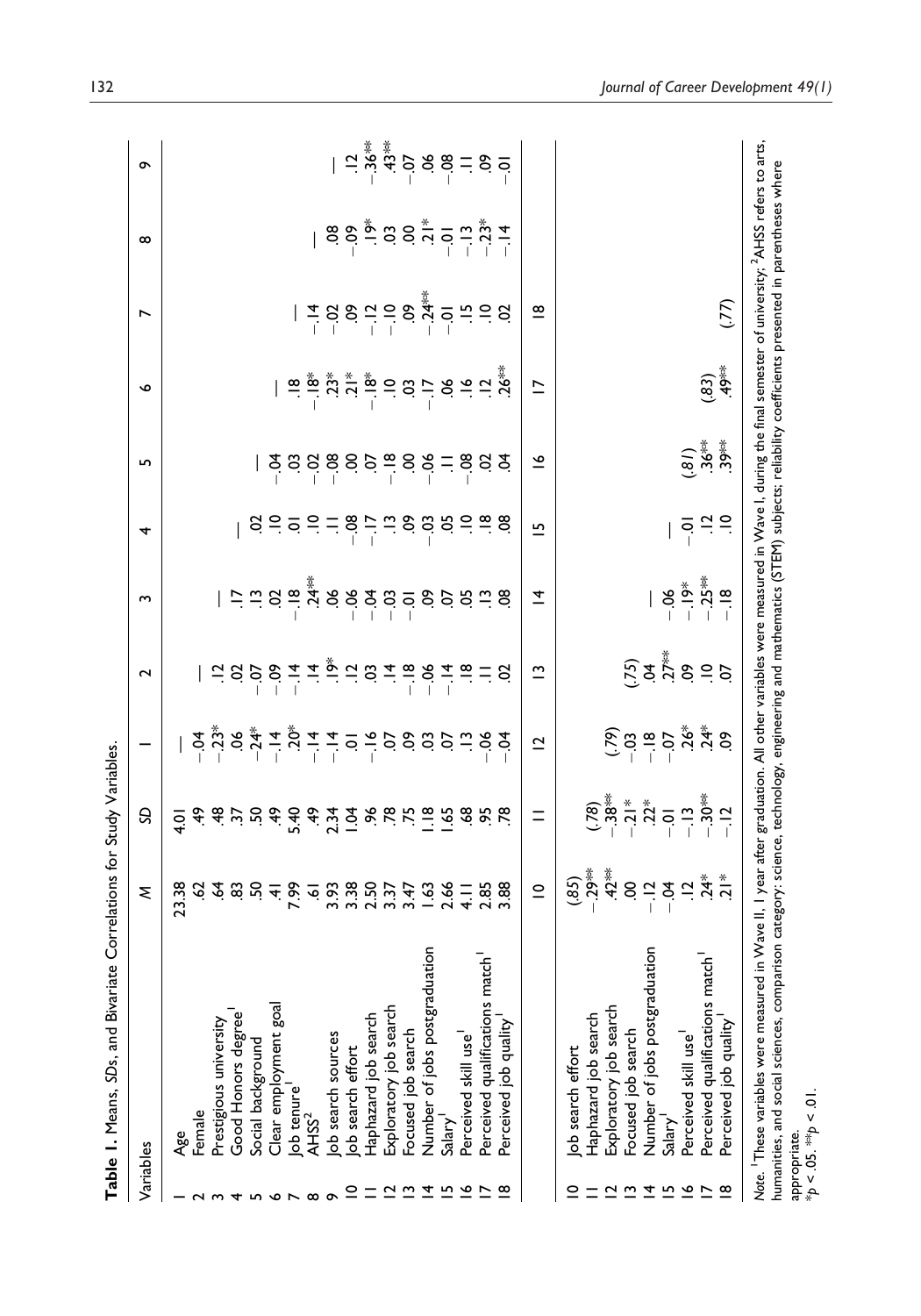In order to check for the possibility of common method variance due to the self-report nature of the data (Podsakoff et al., 2003), we applied the common latent factor approach. Our comparison of standardized regression weights for each observed item with their respective latent variable, with and without an additional common latent factor, showed that none were >.20.

### *Control Variables*

The analyses controlled for known predictors of university-to-work transition success based on UK evidence. It has been shown that university type  $(1 = \text{presitigious} \text{ and } 0 = \text{less \text{presitigious}})$ , degree classification achieved (Time 2 measure, dichotomized as  $1 = good$  Honors and  $0 = poorer$  Honors classification as determined by the British classification system) and social background (Time 1 measure,  $1 =$  first generation university goer in family and  $0 =$  at least one parent has degree qualification) have a systematic impact on university-to-work transition outcomes, favoring those from older, more prestigious universities, those who achieved good Honors classifications, and those who are continuing generation university goers (Holmes, 2013). We also controlled for: job tenure (in months) to account for socialization to work impacting responses to successful university-to-work transitions (Bauer et al., 2007); salary as an objective outcome of university-to-work transition; job search effort (Blau, 1993; four items (e.g., "Devoted much effort to looking for a job"), 5-point scale,  $1 = strongly$ disagree and  $5 =$  strongly agree,  $\alpha = .85$ ; and job search sources during Time 1 as potential explanations of employment outcomes. Finally, we controlled for individual-level employment goal clarity based on an item from Okay-Somerville et al. (2020) asking about immediate plans following graduation:  $0 =$  unclear goal (if participant selected "I have no idea" and/or "any available job" from a list of seven postgraduation employment scenarios) and  $1 = clear goal$  (if participant selected any other scenario, for example, secure a graduate trainee position).

### *Analytical Strategy*

Analyses were run using the PROCESS macro (Hayes, 2017) with template 74, which allows testing the model for each dependent variable for direct, indirect and interaction effects. Prior to hypothesis testing, tests were conducted to examine the direct effect of degree subject on job search strategies (from the independent variable to the mediator in the indirect model, Hayes, 2017) and of job search strategies on indicators of successful university-to-work transitions, controlling for degree subject (from the mediator to the dependent variable of the indirect model, Hayes, 2017). In the analyses, 5,000 bootstrap samples were used in order to counterbalance the relatively small sample size. Interpretation of results for the hypothesis tests relied on overall model significance (as reflected in significant F(df1, df2) and  $R^2$  statistics) and 95% bias-corrected (95% CI) upper and lower confidence intervals to determine significance of the predicted relationships.

# **Findings**

Table 1 describes means, standard deviations and bivariate correlations between study variables. This confirms that AHSS graduates were less likely to report clear employment goals at graduation (Table 1,  $r = -.18, p < .05$ ). AHSS graduates only differed from STEM counterparts in their significantly more haphazard job search (Table 2,  $B = .50$ ,  $SE = .19$ , 95% CI [.12, .89]). There were no other differences in job search strategies based on degree subject. Moreover, as observed in Table 3, only exploratory job search strategies during the final semester of university were associated with perceived qualifications match ( $B = .53$ ,  $SE = .23$ , 95% CI [.07, .99]) and perceived job quality ( $B = .43$ ,  $SE = .19$ , 95% CI  $[.06, .80]$ ).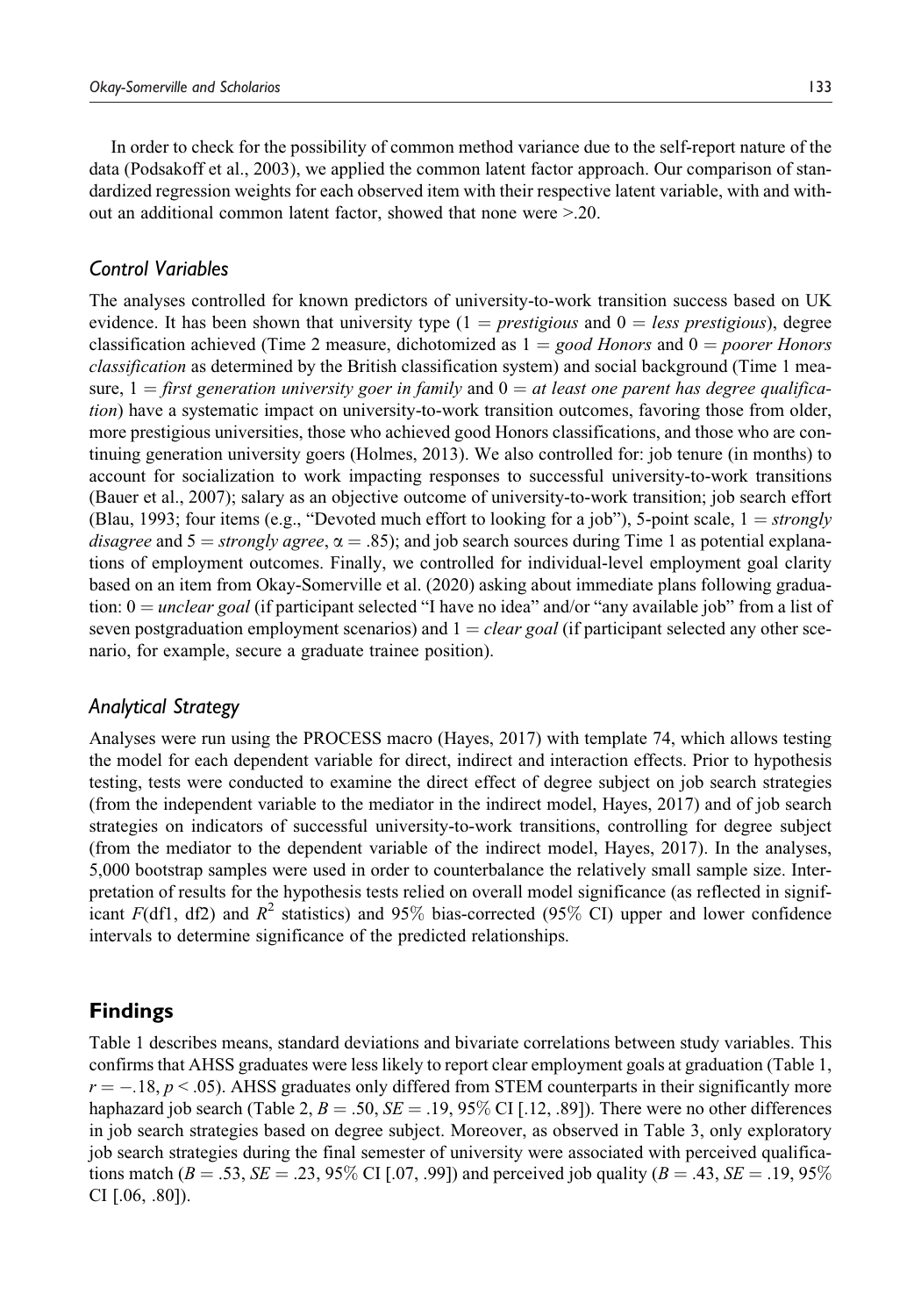|                        |         |     | Haphazard Job Search |        |           |       | Exploratory Job Search |             |        |     | Focused Job Search |      |
|------------------------|---------|-----|----------------------|--------|-----------|-------|------------------------|-------------|--------|-----|--------------------|------|
| Variables              | B       | SE  | <b>LLCI</b>          | ULCI   | B         | SE    | <b>LLCI</b>            | <b>ULCI</b> | В      | SE  | <b>LLCI</b>        | ULCI |
| Female                 | 18.     | .19 | $-.20$               | .57    | .04       | . 14  | $-.25$                 | .33         | $-.28$ | .17 | $-.62$             | .06  |
| Prestigious university | $-.23$  | .20 | $-.63$               | 16.    | $-.16$    | 15.   | $-.45$                 | .14         | .12    | .17 | $-.23$             | .47  |
| Social background      | .17     | 18. | $-.19$               | .53    | $-.24$    | . I 3 | $-.51$                 | .02         | $-.01$ | 16. | $-.33$             | .30  |
| Job search effort      | $-.21$  | .09 | $-.39$               | $-.03$ | .21       | .07   | .08                    | .34         | .00    | .08 | $-.15$             | 16.  |
| Job search sources     | $-.14$  | .04 | $-.22$               | $-.05$ | 14.       | .03   | .07                    | .20         | $-.02$ | .04 | $-.10$             | .05  |
| Clear job expectation  | .02     | 19. | $-.35$               | .40    | .05       | . 14  | $-.23$                 | .33         | $-.05$ | .17 | $-.39$             | .28  |
| <b>AHSS</b>            | .50     | 19. | .12                  | .89    | $-.04$    | . 14  | $-.32$                 | .25         | $-.06$ | .17 | $-.39$             | .28  |
| F                      | $3.93*$ |     |                      |        | $5.39***$ |       |                        |             | .75    |     |                    |      |
| dfl                    | 7       |     |                      |        |           |       |                        |             | 7      |     |                    |      |
| df <sub>2</sub>        | 2       |     |                      |        | 2         |       |                        |             | 2      |     |                    |      |
| $R^2$                  | .29     |     |                      |        | .36       |       |                        |             | .07    |     |                    |      |

**Table 2.** Regression Analyses Predicting Job Search Strategies During University Education by Degree Subject.

*Note.* AHSS = arts, humanities and social sciences (comparison category = Science, Technology, Engineering and Mathematics); all variables are measured in Wave I administration of the survey.

\**p* < .05. \*\**p* < .01.

Being an AHSS graduate was associated only with lower perceived qualifications match at work in comparison with STEM counterparts (Table 3;  $B = -.15$ ,  $SE = .58$ , 95% CI [ $-.52$ ,  $-.12$ ]). This provides partial support for H1a (i.e., AHSS graduates experience less successful university-to-work transition). None of the indirect effects of degree subject via job search strategies on the three measures of successful university-to-work transitions was significant (Table 4). There was no support for the mediation hypothesis, H1b.

Models predicting perceived qualifications match and job quality were significant (Table 3;  $R^2$  perveivedqualificationmatch = .34 and  $R^2$  perceivedjobquality = .32). We observed significant interaction effects between degree subject and (i) haphazard job search ( $B = -.65$ ,  $SE = .23$ , 95% CI [-1.11,  $-19$ ]) and exploratory job search ( $B = -.50$ ,  $SE = .30$ ,  $95\%$  CI [ $-1.09$ ,  $-.10$ ]) in prediction of perceived qualifications match and (ii) haphazard  $(B = -.49, SE = .19, 95\%$  CI  $[-.86, -.12]$ ), exploratory  $(B = -.56, SE = .24, 95\% \text{ CI} [-1.04, -.08])$  and focused job search  $(B = -.41, SE = .23, 95\% \text{ CI}$  $[-.87, -.04]$ ) in prediction of perceived job quality at work.

Engaging in haphazard job search strategies during university is associated with poorer perceived qualifications match (Figure 2) and job quality (Figure 3) 1 year after graduation for AHSS, whereas these effects are relatively stable for STEM graduates. Moreover, engaging in exploratory job search strategies during university is more beneficial for perceived qualifications match and job quality of STEM graduates in comparison with that of AHSS graduates (Figures 2 and 3, respectively). For AHSS graduates, engagement in focused job search during university is associated with greater improvement to perceived job quality 1 year after graduation, whereas we observe a negative effect for STEM graduates (Figure 3). These findings provide partial support for Hypothesis 2; that is, job search strategies will moderate the impact of degree subject on successful university-to-work transitions.

# **Discussion**

This article examined (i) the extent to which student job search strategies explained three indicators of a successful university-to-work transition 1 year after graduation and (ii) whether job search strategy could overcome potential negative effects on these outcomes related to ambiguity of labor market opportunities. Job search strategies were conceptualized as self-regulatory activities with different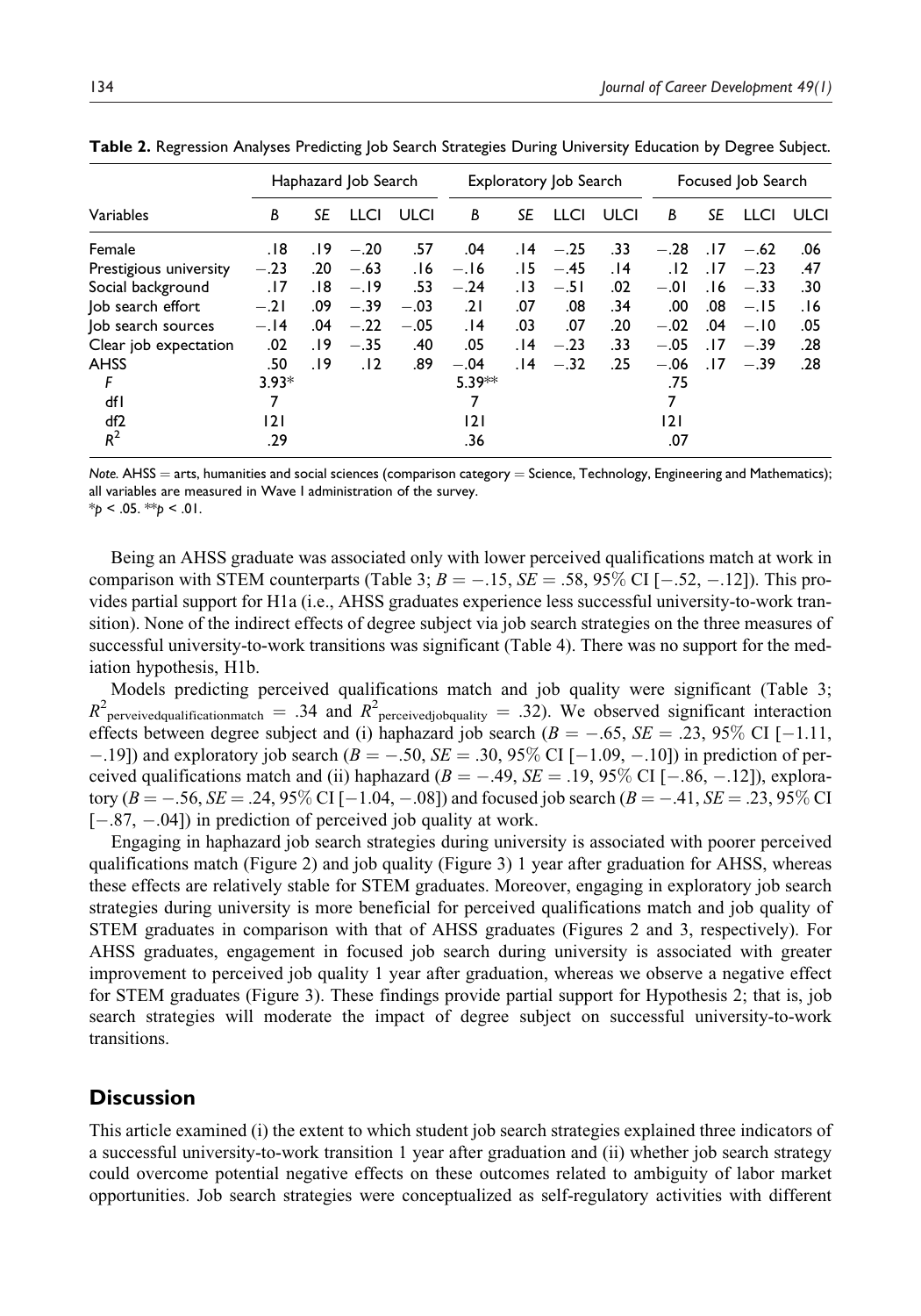|                                                                                                                                                                                                                                                                                                                                                                                     |                                                                                                                                                                                                                                                                                                                                                           |   | Skill Use                                                                         |                                                                                                                                                                                                                                                                                                                                                                                                                                                                                               |                                                                                                                                                                                                                                                                                                                                                                                                                                                                                                       |   | Qualifications Match |                                                                                                                                                                                                                                |                                                                                                                                                                                                                                                                                                                     |                                         | Perceived Job Quality |                                                                                                                                                                                                                                                                                                                                                                                                                                                                                                                                                                            |
|-------------------------------------------------------------------------------------------------------------------------------------------------------------------------------------------------------------------------------------------------------------------------------------------------------------------------------------------------------------------------------------|-----------------------------------------------------------------------------------------------------------------------------------------------------------------------------------------------------------------------------------------------------------------------------------------------------------------------------------------------------------|---|-----------------------------------------------------------------------------------|-----------------------------------------------------------------------------------------------------------------------------------------------------------------------------------------------------------------------------------------------------------------------------------------------------------------------------------------------------------------------------------------------------------------------------------------------------------------------------------------------|-------------------------------------------------------------------------------------------------------------------------------------------------------------------------------------------------------------------------------------------------------------------------------------------------------------------------------------------------------------------------------------------------------------------------------------------------------------------------------------------------------|---|----------------------|--------------------------------------------------------------------------------------------------------------------------------------------------------------------------------------------------------------------------------|---------------------------------------------------------------------------------------------------------------------------------------------------------------------------------------------------------------------------------------------------------------------------------------------------------------------|-----------------------------------------|-----------------------|----------------------------------------------------------------------------------------------------------------------------------------------------------------------------------------------------------------------------------------------------------------------------------------------------------------------------------------------------------------------------------------------------------------------------------------------------------------------------------------------------------------------------------------------------------------------------|
| Variables                                                                                                                                                                                                                                                                                                                                                                           | ≃                                                                                                                                                                                                                                                                                                                                                         | К | $\overline{C}$                                                                    | u<br>J                                                                                                                                                                                                                                                                                                                                                                                                                                                                                        | ≃                                                                                                                                                                                                                                                                                                                                                                                                                                                                                                     | 닍 | 디<br>니               | u<br>J                                                                                                                                                                                                                         | ≃                                                                                                                                                                                                                                                                                                                   | 닍                                       | <b>ULCI</b>           | u<br>J                                                                                                                                                                                                                                                                                                                                                                                                                                                                                                                                                                     |
| Female                                                                                                                                                                                                                                                                                                                                                                              | ર્ખ                                                                                                                                                                                                                                                                                                                                                       |   |                                                                                   |                                                                                                                                                                                                                                                                                                                                                                                                                                                                                               |                                                                                                                                                                                                                                                                                                                                                                                                                                                                                                       |   | $-50$                |                                                                                                                                                                                                                                |                                                                                                                                                                                                                                                                                                                     |                                         |                       |                                                                                                                                                                                                                                                                                                                                                                                                                                                                                                                                                                            |
| Prestigious university                                                                                                                                                                                                                                                                                                                                                              |                                                                                                                                                                                                                                                                                                                                                           |   | $3.4887 - 5.58 - 4.58$<br>$3.4887 - 5.58 - 8.57 - 8.58$<br>$3.4887 - 5.58 - 8.58$ | $\begin{array}{c} \mathcal{A}\ \ \mathcal{A}\ \ \mathcal{A}\ \ \mathcal{C}\ \ \mathcal{C}\ \ \mathcal{C}\ \ \mathcal{C}\ \ \mathcal{C}\ \ \mathcal{C}\ \ \mathcal{C}\ \ \mathcal{C}\ \ \mathcal{C}\ \ \mathcal{C}\ \ \mathcal{C}\ \ \mathcal{C}\ \ \mathcal{C}\ \ \mathcal{C}\ \ \mathcal{C}\ \ \mathcal{C}\ \ \mathcal{C}\ \ \mathcal{C}\ \ \mathcal{C}\ \ \mathcal{C}\ \ \mathcal{C}\ \ \mathcal{C}\ \ \mathcal{C}\ \ \mathcal{C}\ \ \mathcal{C}\ \ \mathcal{C}\ \ \mathcal{C}\ \ \mathcal$ | $\overset{.6}{\approx} \overset{.6}{\approx} \overset{.6}{\approx} \overset{.6}{\approx} \overset{.6}{\approx} \overset{.6}{\approx} \overset{.6}{\approx} \overset{.6}{\approx} \overset{.6}{\approx} \overset{.6}{\approx} \overset{.6}{\approx} \overset{.6}{\approx} \overset{.6}{\approx} \overset{.6}{\approx} \overset{.6}{\approx} \overset{.6}{\approx} \overset{.6}{\approx} \overset{.6}{\approx} \overset{.6}{\approx} \overset{.6}{\approx} \overset{.6}{\approx} \overset{.6}{\approx}$ |   |                      | $1.86$ $1.47$ $1.98$ $1.96$ $1.49$ $1.49$ $1.49$ $1.49$ $1.49$ $1.49$ $1.49$ $1.49$ $1.49$ $1.49$ $1.49$ $1.49$ $1.49$ $1.49$ $1.49$ $1.49$ $1.49$ $1.49$ $1.49$ $1.49$ $1.49$ $1.49$ $1.49$ $1.49$ $1.49$ $1.49$ $1.49$ $1.4$ | $\frac{1}{3}$ $\frac{1}{3}$ $\frac{1}{3}$ $\frac{1}{4}$ $\frac{1}{3}$ $\frac{1}{4}$ $\frac{1}{3}$ $\frac{1}{4}$ $\frac{1}{3}$ $\frac{1}{4}$ $\frac{1}{4}$ $\frac{1}{3}$ $\frac{1}{4}$ $\frac{1}{3}$ $\frac{1}{4}$ $\frac{1}{4}$ $\frac{1}{4}$ $\frac{1}{4}$ $\frac{1}{2}$ $\frac{1}{3}$ $\frac{1}{4}$ $\frac{1}{5}$ |                                         |                       | $\begin{array}{cccccccccc} \dot{\alpha} & \dot{\alpha} & \dot{\alpha} & \dot{\alpha} & \dot{\alpha} & \dot{\alpha} & \dot{\alpha} & \dot{\alpha} & \dot{\alpha} & \dot{\alpha} & \dot{\alpha} & \dot{\alpha} & \dot{\alpha} & \dot{\alpha} & \dot{\alpha} & \dot{\alpha} & \dot{\alpha} & \dot{\alpha} & \dot{\alpha} & \dot{\alpha} & \dot{\alpha} & \dot{\alpha} & \dot{\alpha} & \dot{\alpha} & \dot{\alpha} & \dot{\alpha} & \dot{\alpha} & \dot{\alpha} & \dot{\alpha} & \dot{\alpha} & \dot{\alpha} & \dot{\alpha} & \dot{\alpha} & \dot{\alpha} & \dot{\alpha} & \$ |
|                                                                                                                                                                                                                                                                                                                                                                                     |                                                                                                                                                                                                                                                                                                                                                           |   |                                                                                   |                                                                                                                                                                                                                                                                                                                                                                                                                                                                                               |                                                                                                                                                                                                                                                                                                                                                                                                                                                                                                       |   |                      |                                                                                                                                                                                                                                |                                                                                                                                                                                                                                                                                                                     |                                         |                       |                                                                                                                                                                                                                                                                                                                                                                                                                                                                                                                                                                            |
| Good Honors degree<br>Social background<br>Job search effort<br>Job search sources<br>Clear job expectation<br>Ole tenure                                                                                                                                                                                                                                                           | $\frac{1}{2}$ $\frac{1}{2}$ $\frac{1}{2}$ $\frac{1}{3}$ $\frac{1}{6}$ $\frac{1}{2}$ $\frac{1}{3}$ $\frac{1}{6}$ $\frac{1}{6}$ $\frac{1}{3}$ $\frac{1}{6}$ $\frac{1}{3}$ $\frac{1}{6}$ $\frac{1}{3}$ $\frac{1}{6}$ $\frac{1}{3}$ $\frac{1}{6}$ $\frac{1}{3}$ $\frac{1}{6}$ $\frac{1}{3}$ $\frac{1}{6}$ $\frac{1}{3}$ $\frac{1}{6}$ $\frac{1}{3}$ $\frac{1$ |   |                                                                                   |                                                                                                                                                                                                                                                                                                                                                                                                                                                                                               |                                                                                                                                                                                                                                                                                                                                                                                                                                                                                                       |   |                      |                                                                                                                                                                                                                                |                                                                                                                                                                                                                                                                                                                     | <u>e d a g q a e e d a e e a fe y d</u> |                       |                                                                                                                                                                                                                                                                                                                                                                                                                                                                                                                                                                            |
|                                                                                                                                                                                                                                                                                                                                                                                     |                                                                                                                                                                                                                                                                                                                                                           |   |                                                                                   |                                                                                                                                                                                                                                                                                                                                                                                                                                                                                               |                                                                                                                                                                                                                                                                                                                                                                                                                                                                                                       |   |                      |                                                                                                                                                                                                                                |                                                                                                                                                                                                                                                                                                                     |                                         |                       |                                                                                                                                                                                                                                                                                                                                                                                                                                                                                                                                                                            |
|                                                                                                                                                                                                                                                                                                                                                                                     |                                                                                                                                                                                                                                                                                                                                                           |   |                                                                                   |                                                                                                                                                                                                                                                                                                                                                                                                                                                                                               |                                                                                                                                                                                                                                                                                                                                                                                                                                                                                                       |   |                      |                                                                                                                                                                                                                                |                                                                                                                                                                                                                                                                                                                     |                                         |                       |                                                                                                                                                                                                                                                                                                                                                                                                                                                                                                                                                                            |
|                                                                                                                                                                                                                                                                                                                                                                                     |                                                                                                                                                                                                                                                                                                                                                           |   |                                                                                   |                                                                                                                                                                                                                                                                                                                                                                                                                                                                                               |                                                                                                                                                                                                                                                                                                                                                                                                                                                                                                       |   |                      |                                                                                                                                                                                                                                |                                                                                                                                                                                                                                                                                                                     |                                         |                       |                                                                                                                                                                                                                                                                                                                                                                                                                                                                                                                                                                            |
|                                                                                                                                                                                                                                                                                                                                                                                     |                                                                                                                                                                                                                                                                                                                                                           |   |                                                                                   |                                                                                                                                                                                                                                                                                                                                                                                                                                                                                               |                                                                                                                                                                                                                                                                                                                                                                                                                                                                                                       |   |                      |                                                                                                                                                                                                                                |                                                                                                                                                                                                                                                                                                                     |                                         |                       |                                                                                                                                                                                                                                                                                                                                                                                                                                                                                                                                                                            |
|                                                                                                                                                                                                                                                                                                                                                                                     |                                                                                                                                                                                                                                                                                                                                                           |   |                                                                                   |                                                                                                                                                                                                                                                                                                                                                                                                                                                                                               |                                                                                                                                                                                                                                                                                                                                                                                                                                                                                                       |   |                      |                                                                                                                                                                                                                                |                                                                                                                                                                                                                                                                                                                     |                                         |                       |                                                                                                                                                                                                                                                                                                                                                                                                                                                                                                                                                                            |
| Haphazard job search                                                                                                                                                                                                                                                                                                                                                                |                                                                                                                                                                                                                                                                                                                                                           |   |                                                                                   |                                                                                                                                                                                                                                                                                                                                                                                                                                                                                               |                                                                                                                                                                                                                                                                                                                                                                                                                                                                                                       |   |                      |                                                                                                                                                                                                                                |                                                                                                                                                                                                                                                                                                                     |                                         |                       |                                                                                                                                                                                                                                                                                                                                                                                                                                                                                                                                                                            |
|                                                                                                                                                                                                                                                                                                                                                                                     |                                                                                                                                                                                                                                                                                                                                                           |   |                                                                                   |                                                                                                                                                                                                                                                                                                                                                                                                                                                                                               |                                                                                                                                                                                                                                                                                                                                                                                                                                                                                                       |   |                      |                                                                                                                                                                                                                                |                                                                                                                                                                                                                                                                                                                     |                                         |                       |                                                                                                                                                                                                                                                                                                                                                                                                                                                                                                                                                                            |
| Exploratory job search<br>Focused job search                                                                                                                                                                                                                                                                                                                                        |                                                                                                                                                                                                                                                                                                                                                           |   |                                                                                   |                                                                                                                                                                                                                                                                                                                                                                                                                                                                                               |                                                                                                                                                                                                                                                                                                                                                                                                                                                                                                       |   |                      |                                                                                                                                                                                                                                |                                                                                                                                                                                                                                                                                                                     |                                         |                       |                                                                                                                                                                                                                                                                                                                                                                                                                                                                                                                                                                            |
| <b>AHSS</b>                                                                                                                                                                                                                                                                                                                                                                         |                                                                                                                                                                                                                                                                                                                                                           |   |                                                                                   |                                                                                                                                                                                                                                                                                                                                                                                                                                                                                               |                                                                                                                                                                                                                                                                                                                                                                                                                                                                                                       |   |                      |                                                                                                                                                                                                                                |                                                                                                                                                                                                                                                                                                                     |                                         |                       |                                                                                                                                                                                                                                                                                                                                                                                                                                                                                                                                                                            |
| Haphazard job search × AHSS                                                                                                                                                                                                                                                                                                                                                         |                                                                                                                                                                                                                                                                                                                                                           |   |                                                                                   |                                                                                                                                                                                                                                                                                                                                                                                                                                                                                               |                                                                                                                                                                                                                                                                                                                                                                                                                                                                                                       |   |                      |                                                                                                                                                                                                                                |                                                                                                                                                                                                                                                                                                                     |                                         |                       |                                                                                                                                                                                                                                                                                                                                                                                                                                                                                                                                                                            |
| Exploratory job search x AHSS                                                                                                                                                                                                                                                                                                                                                       |                                                                                                                                                                                                                                                                                                                                                           |   |                                                                                   |                                                                                                                                                                                                                                                                                                                                                                                                                                                                                               |                                                                                                                                                                                                                                                                                                                                                                                                                                                                                                       |   |                      |                                                                                                                                                                                                                                |                                                                                                                                                                                                                                                                                                                     |                                         |                       |                                                                                                                                                                                                                                                                                                                                                                                                                                                                                                                                                                            |
| Focused job search $\times$ AHSS                                                                                                                                                                                                                                                                                                                                                    |                                                                                                                                                                                                                                                                                                                                                           |   |                                                                                   |                                                                                                                                                                                                                                                                                                                                                                                                                                                                                               |                                                                                                                                                                                                                                                                                                                                                                                                                                                                                                       |   |                      |                                                                                                                                                                                                                                |                                                                                                                                                                                                                                                                                                                     |                                         |                       |                                                                                                                                                                                                                                                                                                                                                                                                                                                                                                                                                                            |
|                                                                                                                                                                                                                                                                                                                                                                                     |                                                                                                                                                                                                                                                                                                                                                           |   |                                                                                   |                                                                                                                                                                                                                                                                                                                                                                                                                                                                                               |                                                                                                                                                                                                                                                                                                                                                                                                                                                                                                       |   |                      |                                                                                                                                                                                                                                |                                                                                                                                                                                                                                                                                                                     |                                         |                       |                                                                                                                                                                                                                                                                                                                                                                                                                                                                                                                                                                            |
|                                                                                                                                                                                                                                                                                                                                                                                     |                                                                                                                                                                                                                                                                                                                                                           |   |                                                                                   |                                                                                                                                                                                                                                                                                                                                                                                                                                                                                               |                                                                                                                                                                                                                                                                                                                                                                                                                                                                                                       |   |                      |                                                                                                                                                                                                                                |                                                                                                                                                                                                                                                                                                                     |                                         |                       |                                                                                                                                                                                                                                                                                                                                                                                                                                                                                                                                                                            |
| $E^2_{\kappa}$                                                                                                                                                                                                                                                                                                                                                                      |                                                                                                                                                                                                                                                                                                                                                           |   |                                                                                   |                                                                                                                                                                                                                                                                                                                                                                                                                                                                                               |                                                                                                                                                                                                                                                                                                                                                                                                                                                                                                       |   |                      |                                                                                                                                                                                                                                |                                                                                                                                                                                                                                                                                                                     |                                         |                       |                                                                                                                                                                                                                                                                                                                                                                                                                                                                                                                                                                            |
|                                                                                                                                                                                                                                                                                                                                                                                     |                                                                                                                                                                                                                                                                                                                                                           |   |                                                                                   |                                                                                                                                                                                                                                                                                                                                                                                                                                                                                               |                                                                                                                                                                                                                                                                                                                                                                                                                                                                                                       |   |                      |                                                                                                                                                                                                                                |                                                                                                                                                                                                                                                                                                                     |                                         |                       |                                                                                                                                                                                                                                                                                                                                                                                                                                                                                                                                                                            |
| Note. AHSS = arts, humanities and social sciences (comparison category = science, technology, engineering, and mathematics); social background 1 = first generation university goer, 0 =<br>measured in Wave I, during the final semester of university; good Honors degree $1 = 60\%$ and higher, $0 =$<br>continuing generation university goer. <sup>1</sup> Degre<br>$10^{+10}$ |                                                                                                                                                                                                                                                                                                                                                           |   |                                                                                   |                                                                                                                                                                                                                                                                                                                                                                                                                                                                                               |                                                                                                                                                                                                                                                                                                                                                                                                                                                                                                       |   | 59% or lower         |                                                                                                                                                                                                                                | e qualification, job tenure, salary, and the dependent variables were measured in Wave II, I year after graduation. All other variables were                                                                                                                                                                        |                                         |                       |                                                                                                                                                                                                                                                                                                                                                                                                                                                                                                                                                                            |

Table 3. Regression Analyses Predicting Successful University-to-Work Transitions One Year After Graduation. **Table 3.** Regression Analyses Predicting Successful University-to-Work Transitions One Year After Graduation.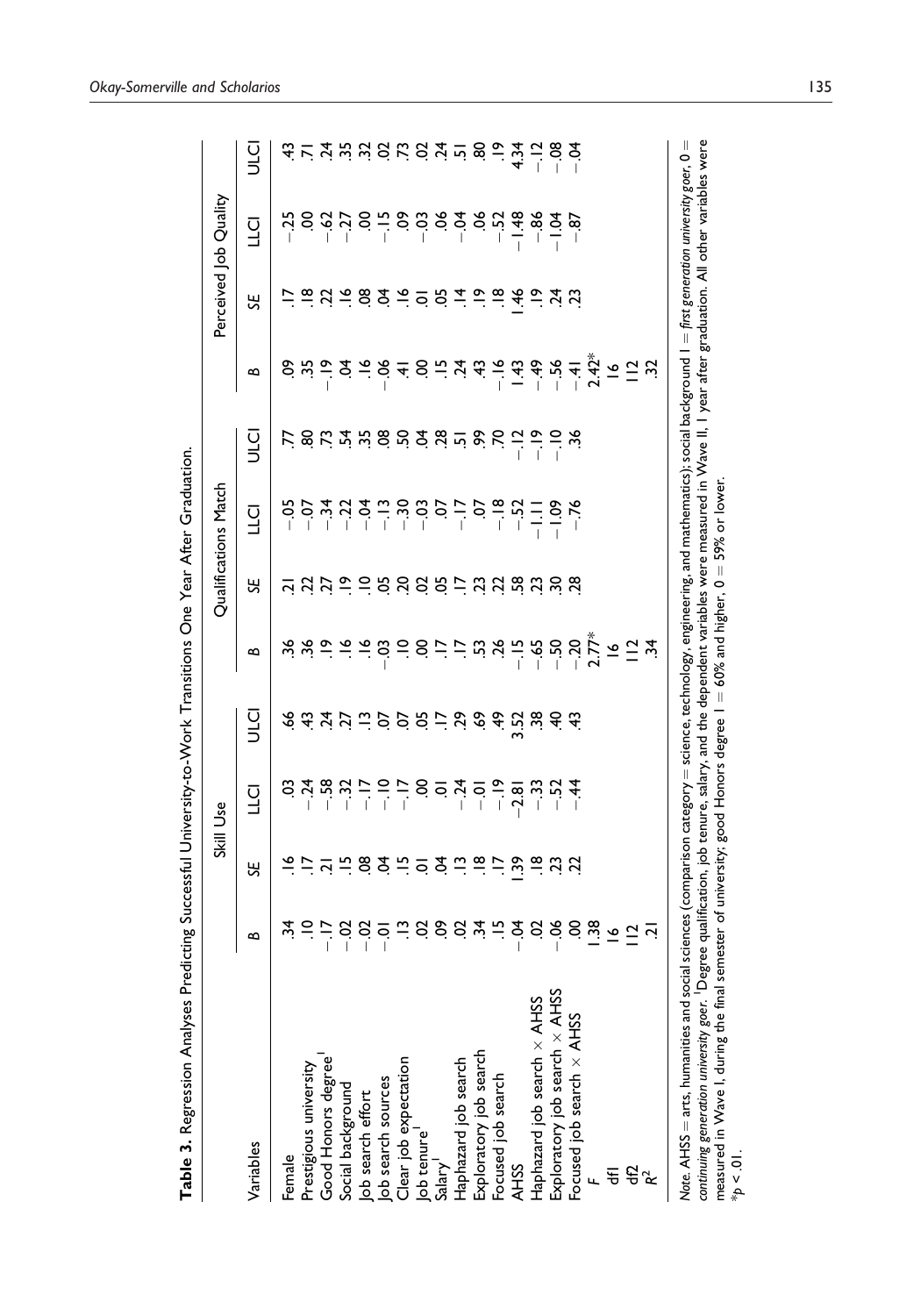| Direct and indirect effects                                                            | B      | SE    | LLCI   | ULCI   |
|----------------------------------------------------------------------------------------|--------|-------|--------|--------|
| AHSS $\rightarrow$ Perceived skill use                                                 | $-.07$ | .03   | $-.13$ | 0۱.    |
| AHSS $\rightarrow$ Haphazard job search $\rightarrow$ Perceived skill use              | .0۱    | .04   | $-.04$ | .12    |
| AHSS $\rightarrow$ Exploratory job search $\rightarrow$ Perceived skill use            | .00    | .03   | $-.08$ | .06    |
| AHSS $\rightarrow$ Focused job search $\rightarrow$ Perceived skill use                | .00    | .02   | $-.03$ | .06    |
| Total indirect effect on perceived skill use                                           | .0۱    | .05   | $-.07$ | .11    |
| AHSS $\rightarrow$ Perceived qualifications match                                      | $-.19$ | .17   | $-.83$ | $-.14$ |
| AHSS $\rightarrow$ Haphazard job search $\rightarrow$ Perceived qualifications match   | $-.05$ | .05   | $-.21$ | .01    |
| AHSS $\rightarrow$ Exploratory job search $\rightarrow$ Perceived qualifications match | .00    | .03   | $-.08$ | .04    |
| AHSS $\rightarrow$ Focused job search $\rightarrow$ Perceived qualifications match     | .00    | .02   | $-.03$ | .07    |
| Total indirect effect on perceived qualifications match                                | $-.05$ | .06   | $-.21$ | .05    |
| $AHSS \rightarrow$ Perceived job quality                                               | $-.21$ | . I 3 | $-.52$ | .09    |
| AHSS $\rightarrow$ Haphazard job search $\rightarrow$ Perceived job quality            | $-.02$ | .04   | $-.11$ | .06    |
| AHSS $\rightarrow$ Exploratory job search $\rightarrow$ Perceived job quality          | .00    | .02   | $-.03$ | .05    |
| AHSS $\rightarrow$ Focused job search $\rightarrow$ Perceived job quality              | .00    | .02   | $-.03$ | .05    |
| Total indirect effect on perceived job quality                                         | $-.01$ | .05   | $-.11$ | .09    |
|                                                                                        |        |       |        |        |



**Figure 2.** Differential impact of haphazard (left) and exploratory (right) job search on perceived qualifications match based on degree subject.



**Figure 3.** Differential impact of haphazard (left), exploratory (middle) and focused job search strategies (right) on perceived qualifications match based on degree subject.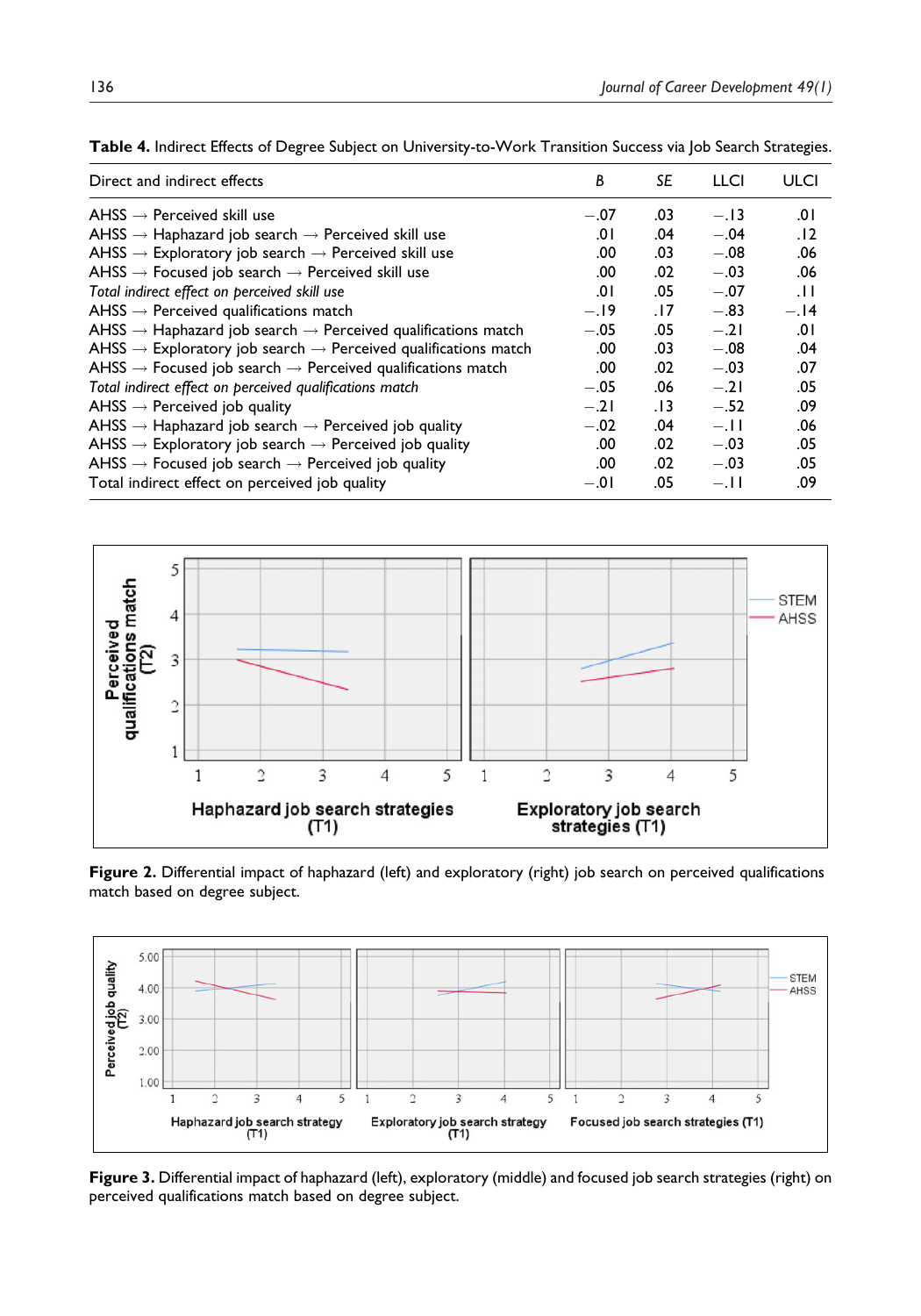degrees of goal-directedness and contextualized within two contrasting graduate labor markets with typically high or low labor market ambiguity (i.e., graduate job seekers with AHSS vs. STEM degrees, respectively).

Although AHSS graduates reported significantly lower perceived qualifications match 1 year after graduation (H1a), there was no support for the role of job search strategies in explaining the link between degree subject (i.e., representing either high or low ambiguity labor market contexts) and successful transition for any of the three outcomes (H1b). However, significant interaction effects between degree subject and job search strategies (H2) indicated a stronger downward effect of haphazard strategies for AHSS graduates (high labor market ambiguity context) on perceived qualifications match and job quality, and a stronger upward effect for STEM graduates (low labor market ambiguity context) when engaging in exploratory strategies. Focused strategies were more beneficial for AHSS than for STEM graduates in improving perceived job quality after 1 year.

### *Theoretical Implications*

The study's first theoretical contribution is to provide a contextualized understanding of the efficacy of career agency during the university-to-work transition. We situated goal-directed job search strategies during university within two varying labor market contexts, one of which captured the ambiguity of many graduates' career paths and the other which represented more traditional, predefined career trajectories. Integrating concepts of goal-directed self-regulatory activity during job search with labor market ambiguity allowed us to theorize the success of early job search activity as an interplay between individual agency and structural constraints. This was most clearly visible in our paradoxical finding that job search strategies did not explain, yet differentially impacted, differences in university-to-work transition success due to degree subject.

Confirming our first hypothesis based on goal-setting theory (Locke & Latham, 1990), graduates in a labor market context representing high ambiguity (AHSS degrees) reported lower perceived qualifications match 1 year after graduation than those in a labor market context with low ambiguity (STEM graduates). Exploratory job search strategies had a direct beneficial effect on perceived qualifications match 1 year after graduation for all graduates. However, no significant explanatory effects of degree subject via job search strategies were observed. These findings contradict previous research on goal clarity related to career indecision (e.g., Creed et al., 2020) or job search clarity (e.g., Zikic & Saks, 2009), and career behavior and outcomes. Our study design introduced labor market ambiguity as a contextual variable represented by degree subject, while also controlling for individual perceptions of goal clarity at the time of job search. As such, the findings question the efficacy of individual career agency (in the form of job search strategies) for overcoming a contemporary contextual barrier to university-to-work transitions success: labor market ambiguity.

Our findings show support for a resource allocation model of goal setting (Kanfer & Ackerman, 1989), which argues that resources allocated to tasks and their efficacy differ based on the nature of the goals and on context. We observed a differential impact of job search strategies in high and low labor market ambiguity contexts for successful university-to-work transitions. Supporting goal setting theory–based expectations (Locke  $\&$  Latham, 1990), we observed that graduates in a high ambiguity context (AHSS graduates) were more likely to engage in haphazard job search strategies. Moreover, haphazard job search strategies were more detrimental for perceived qualifications match and job quality for AHSS than STEM graduates. With high labor market ambiguity during job search (i.e., for AHSS graduates), a focused strategy brought the greatest gains compared with either haphazard or exploratory strategies. In contrast, with low labor market ambiguity during job search (i.e., for STEM graduates), more focused strategies were related to lower perceived job quality while more exploratory strategies improved both perceived qualifications match and job quality.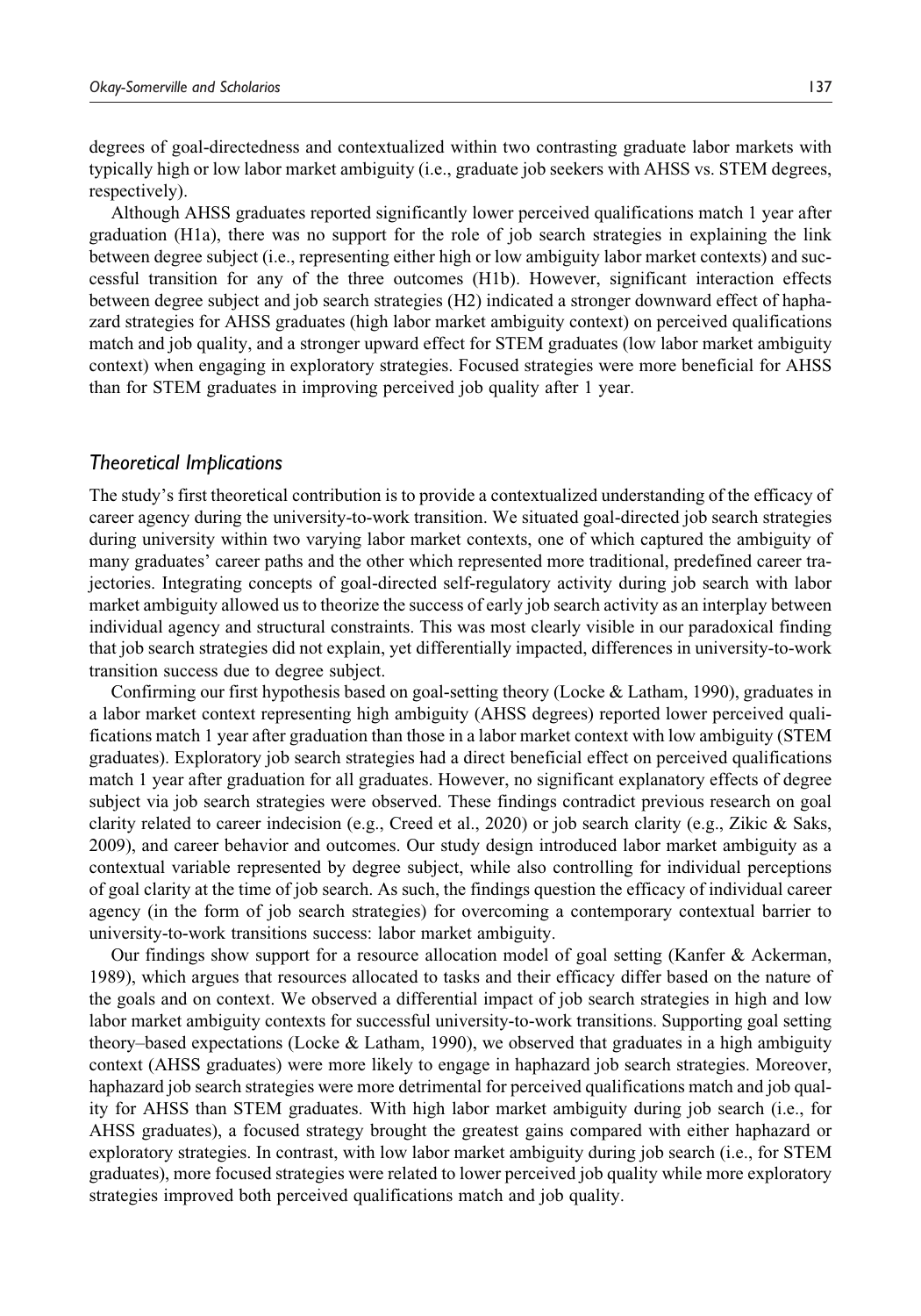Contrary to previous research (e.g., De Battisti et al., 2016), our findings highlight the possible detrimental effects of focused (i.e., highly goal-directed) job search in low ambiguity contexts. Supporting the resource allocation model of goal setting (Kanfer et al., 2013), this tunnel vision (Seijts & Latham, 2001) may be attributed to the absence of self-regulation such as monitoring or evaluating one's performance. In the present study, this may have applied to STEM students who often expect to enter predefined career trajectories and already have strong employer links through anticipatory socialization. In fact, 70% of engineering and computing students report having a core employer group that they apply to in job search (Mellors-Bourne et al., 2011). The present findings showed that such highly goal-directed behavior was most beneficial when labor market ambiguity was high, in this case, for AHSS graduates, who may have been more likely to engage in self-regulation due to the demoralizing effects of poor employment outcomes in the graduate labor market (Purcell et al., 2017).

The findings challenge previous research which suggests that exploratory strategies should be avoided (Koen et al., 2010) and shows that exploratory job search behaviors are beneficial for successful university-to-work transitions to the extent that there are visible opportunities in the labor market. Thus, for STEM graduates, exploratory job search is an important goal-directed activity. Overall, the differential impact of job search strategies on university-to-work transition success, based on their goal-directedness and the extent of labor market ambiguity, shows the interplay between agency and the structure of opportunities for university leavers' early career development.

The study's second theoretical contribution is to analyze a specific case of job search context labor market ambiguity during university-to-work transitions—as a boundary condition in the process leading to successful outcomes (Boswell et al., 2012). Existing knowledge of university leavers' job search emphasizes the degree of effort or intensity of particular activities (e.g., Saks, 2015). Although evidence indicates that job search quality has incremental meaningful effects on career transitions (Koen et al., 2010), the impact of context, especially of employment goals (Kanfer & Bufton, 2018), on the success of the job search process has not been empirically studied for university-towork transitions. Building on the goal-directed distinction between focused, exploratory, and haphazard search behavior (Crossley & Highhouse, 2005), our findings show that the efficacy of job search strategies is intertwined with labor market ambiguity: similar job search strategies may have different impacts depending on the structure of opportunities in different graduate labor markets.

Overall, these findings question the strong emphasis on career agency for successful university-towork transitions. Findings show that different forms of agency, in the form of goal-directed job search strategies, work in different ways for successful university-to-work transitions depending on structural labor market conditions, in this case, the ambiguity of employment opportunities.

### *Practical Implications*

The findings have implications for various stakeholders involved in university-to-work transitions, most directly students/graduates, careers services at universities and employers. Career actors, such as the students and graduates in our study, take individual responsibility for gathering careerrelevant information through goal-directed job search. In contrast to previous research, the present study recommends alternative goal-directed strategies for different groups of graduates. Our findings show that graduates who are socialized into more structured career routes (i.e., STEM) benefit from more flexible job search, in particular exploratory job search strategies. STEM students may lack career and self-awareness (Toland, 2011) and engagement in career planning (Wakeham, 2016). Our findings also show the beneficial effect of exploring opportunities beyond the core set of employers that are targeted by most students. Conversely, graduates who face ambiguity of opportunities benefit from more goal-directed, structured job search strategies. This would imply putting extra effort into identifying career goals and where these may be realized within the vague structure of opportunities.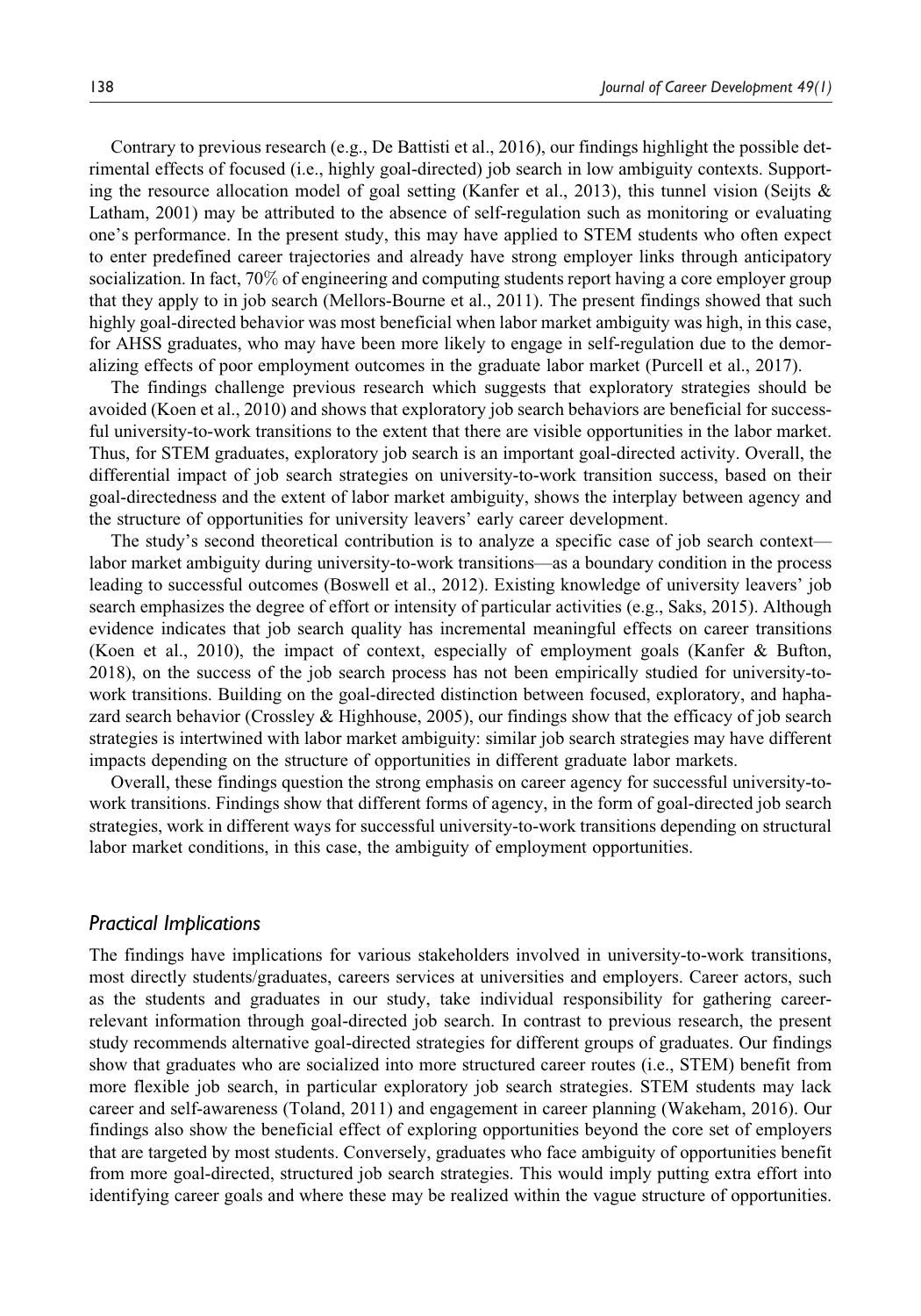Hence, it can be argued that career exploration is crucial for both groups of graduates but for different reasons.

For university careers advisers and those involved as job search intermediaries, the findings imply encouraging university leavers to engage in proactive career behaviors which develop stronger career identity and adaptability. The impact of degree subject on successful university-to-work transitions shows the importance of advice tailored for the needs of individuals based on their subject background. Particularly for AHSS graduates, it may not be straightforward to locate opportunities and/or make sense of career structures in the labor market. Similarly, the nature of STEM degree structures means that graduates are not socialized into exploring the world of work and may therefore need extra encouragement and persuasion to do so. This distinction between degree subjects emphasizes the importance for careers advisers to work closely with students/graduates, employers, and professional bodies, either to increase the availability and visibility of opportunities or to encourage individual career exploration activities. According to our findings, both approaches, depending on the job search context, will result in more successful university-to-work transitions into the early career stage.

### *Study Limitations and Future Research*

The study's first limitation concerns the sample size available from Wave II of the survey, although this represents 37% of the Wave I job seeker sample. Emerging adulthood is a rather unstable period in one's life and participant retention is therefore particularly challenging for researchers, resulting in typically high nonresponse rates in college surveys (Hanna et al., 2014). Time-elapsed between the two surveys, while allowing for graduates' adjustment to the labor market realities, may also have caused participants to lose interest. The small sample size is not unprecedented (see, e.g., Holtschlag et al., 2020). Nevertheless, it limits the number of predictor and control variables that we could include in the analysis without losing explanatory power. With larger samples, we could have selected more contemporary analytical models, for example, structural equation modeling. Nevertheless, use of the Process Macro in careers research is not uncommon (e.g., Hirschi et al., 2013). This was a second limitation. Despite these limitations, research on university surveys indicates that nonrespondents do not introduce particular bias in population estimates (Fosnacht et al., 2017) and we have some confidence in the response rate from our job seeker sample. There were no significant demographic differences between those who only responded to Wave I and those who completed both surveys.

### **Conclusion**

This article examined the role of job search strategies during university in influencing successful university-to-work transitions in the context of labor market ambiguity, by contrasting the experience of AHSS and STEM graduates. Using two-wave data from the final year of university and 1 year following graduation, our findings suggest that successful university-to-work transitions depend on tailoring job search activity to the structure of opportunities in the labor market. However, job search strategies do not explain the labor market disadvantage experienced by AHSS graduates in the form of differential availability and visibility of labor market entry routes. The study finds that labor market ambiguity and career agency during university education operate in conjunction, in their effect on successful university-to-work transitions 1 year after graduation.

We reconfirm the reality of labor market barriers for graduates and their impact on graduate employability. The study further demonstrates that these barriers are not necessarily compensated by goaldirected behaviors during university education and thus we contribute to the structure versus agency debate for successful university-to-work transitions. Crucially, we suggest that education-to-work transitions would best be studied at the intersection of labor market barriers and individual agency.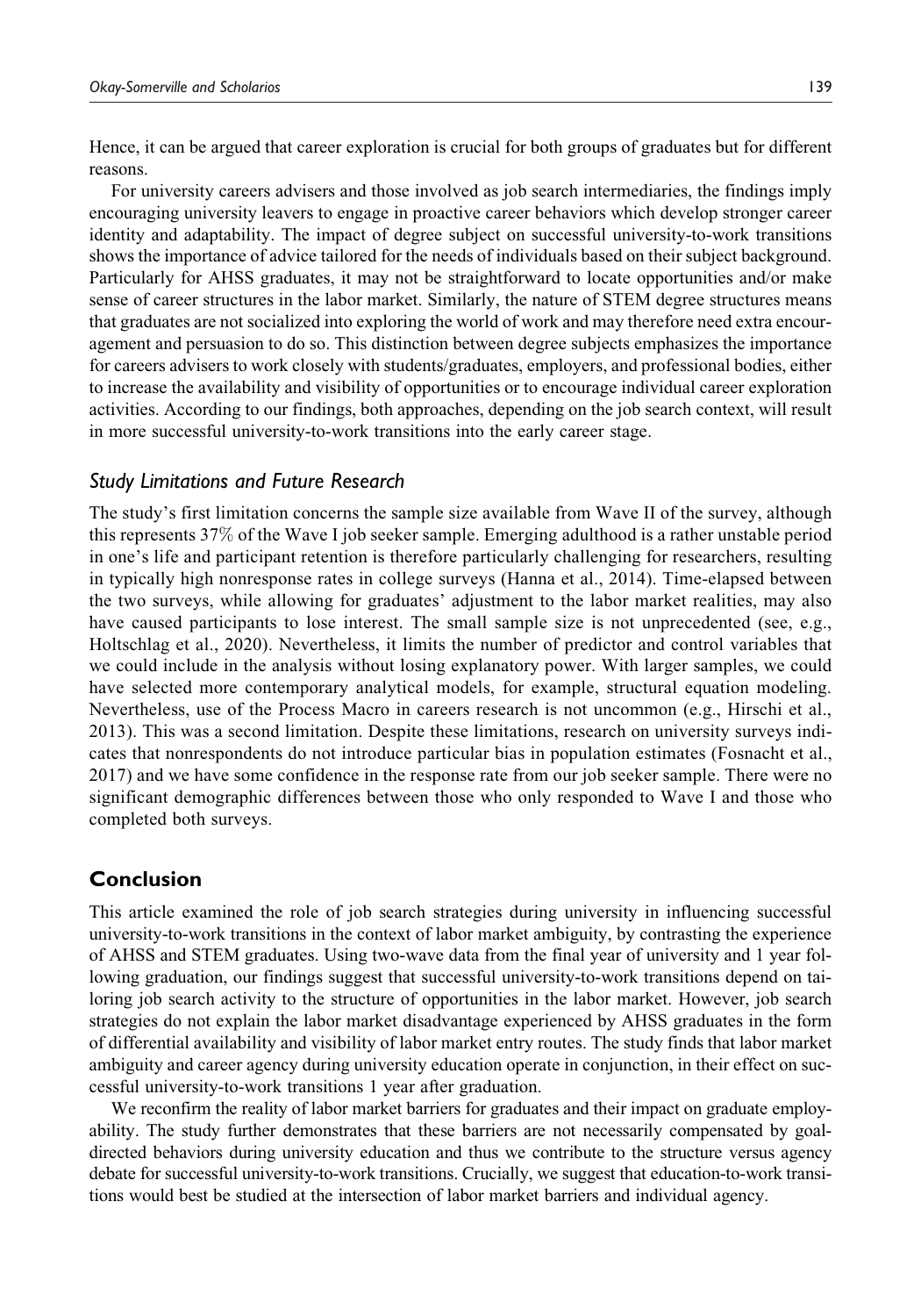### **Declaration of Conflicting Interests**

The author(s) declared no potential conflicts of interest with respect to the research, authorship, and/or publication of this article.

### **Funding**

The author(s) disclosed receipt of the following financial support for the research, authorship, and/or publication of this article: This research was funded by the British Academy Small Research Grant (SG132411).

### **ORCID iDs**

Belgin Okay-Somerville https://orcid.org/0000-0003-4314-674X Dora Scholarios **b** https://orcid.org/0000-0002-3962-3016

### **References**

- Abel, J. R., & Deitz, R. (2017). Underemployment in the early careers of college graduates following the great recession. In C R. Hulten & V A. Ramey (Eds.), *Education, skills, and technical change: Implications for* future US GDP growth. University of Chicago Press.
- Akkermans, J., & Kubasch, S. (2017). #Trending topics in careers: A review and future research agenda. Career Development International, 22(6), 586–627. https://doi.org/10.1108/CDI-08-2017-0143
- Baldauf, B., & Luchinskaya, D. (2019). Graduate choices in post-education jobs and careers: A literature review. May 2019: Department for Education.
- Bauer, T. N., Bodner, T., Erdogan, B., Truxillo, D. M., & Tucker, J. S. (2007). Newcomer adjustment during organizational socialization: A meta-analytic review of antecedents, outcomes, and methods. Journal of Applied Psychology, 92(3), 707. https://psycnet.apa.org/doi/10.1037/0021-9010.92.3.707
- Blau, G. (1993). Further exploring the relationship between job search and voluntary individual turnover. Personnel Psychology, 46(2), 313–330. https://doi.org/10.1111/j.1744-6570.1993.tb00876.x
- Boswell, W. R., Zimmerman, R. D., & Swider, B. W. (2012). Employee job search: Toward an understanding of search context and search objectives. Journal of Management, 38(1), 129-163. https://doi.org/10. 1177%2F0149206311421829
- The British Academy. (2017). The right skills: Celebrating skills in the arts, humanities and social sciences. London: The British Academy.
- Cedefop. (2015). Skills, qualifications and jobs in the EU: The making of a perfect match? Evidence from Cedefop's European skills and jobs survey. Luxembourg: Publications Office of the European Union.
- Cedefop. (2019). Over-qualification rate (of tertiary graduates). Luxembourg: Publications Office of the European Union.
- Creed, P. A., Sawitri, D. R., Hood, M., & Hu, S. (2020). Career goal setting and goal pursuit in young adults: The role of financial distress. Journal of Career Development. Ahead of print, 0894845319897136. https://doi.org/ 10.1177%2F0894845319897136
- Crossley, C. D., & Highhouse, S. (2005). Relation of job search and choice process with subsequent satisfaction. Journal of Economic Psychology, 26(2), 255–268. https://doi.org/10.1016/j.joep.2004.04.001
- De Battisti, F., Gilardi, S., Guglielmetti, C., & Siletti, E. (2016). Perceived employability and reemployment: Do job search strategies and psychological distress matter? Journal of Occupational and Organizational Psychology, 89(4), 813–833. https://doi.org/10.1111/joop.12156
- Erdogan, B., Tomás, I., Valls, V., & Gracia, F. J. (2018). Perceived overqualification, relative deprivation, and person-centric outcomes: The moderating role of career centrality. Journal of Vocational Behavior, 107, 233–245. https://doi.org/10.1016/j.jvb.2018.05.003
- Felstead, A., Gallie, D., Green, F., & Inanc, I. (2014). Skills and employment survey 2012: Technical briefing. London: Centre for Learning and Life Chances in Knowledge Economies and Societies, Institute of Education.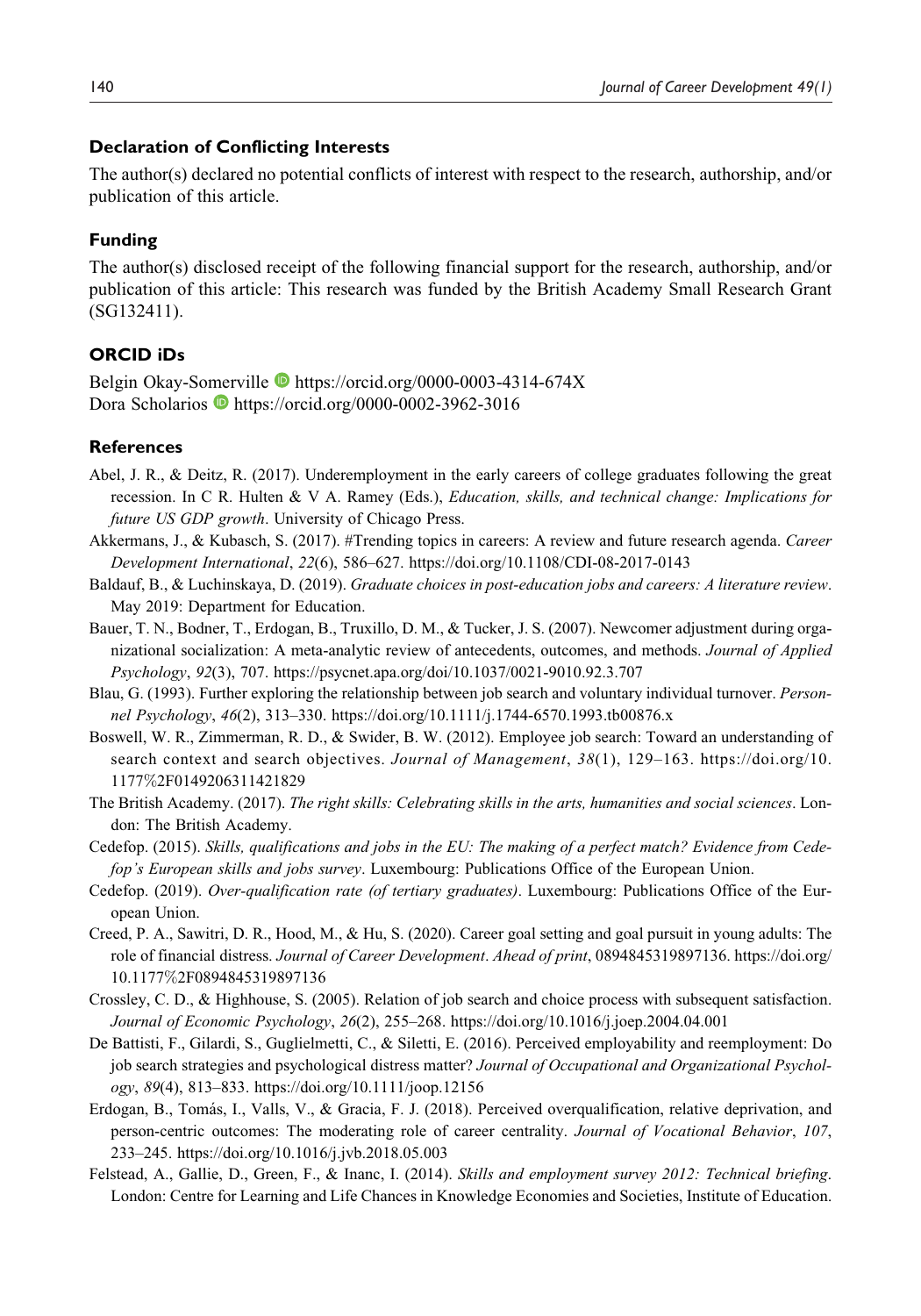- Fosnacht, K., Sarraf, S., Howe, E., & Peck, L. K. (2017). How important are high response rates for college surveys? The Review of Higher Education, 40(2), 245–265. https://doi.org/10.1353/rhe.2017.0003
- Frenette, A. (2013). Making the intern economy: Role and career challenges of the music industry intern. Work and Occupations, 40(4), 364–397. https://doi.org/10.1177%2F0730888413504098
- Gollwitzer, P. M., & Bayer, U. (1999). Deliberative versus implemental mindsets in the control of action. In S. Chaiken & Y. Trope (Eds.), Dual-process theories in social psychology (pp. 403–422). The Guildfort Press.
- Gunz, H., & Heslin, P. A. (2005). Reconceptualizing career success. Journal of Organizational Behavior, 26(2), 105–111. https://doi.org/10.1002/job.300
- Hanna, K. M., Scott, L. L., & Schmidt, K. K. (2014). Retention strategies in longitudinal studies with emerging adults. Clinical Nurse Specialist CNS, 28(1), 41. https://dx.doi.org/10.1097%2FNUR.0000000000000020
- Harari, M. B., Manapragada, A., & Viswesvaran, C. (2017). Who thinks they're a big fish in a small pond and why does it matter? A meta-analysis of perceived overqualification. Journal of Vocational Behavior, 102, 28-47. https://doi.org/10.1016/j.jvb.2017.06.002
- Hayes, A. F. (2017). Introduction to mediation, moderation, and conditional process analysis: A regression-based approach. Guilford.
- Higher Education Statistical Agency. (2017). Destinations of leavers from higher education 2015/16. Retreived from https://www.hesa.ac.uk/news/29-06-2017/sfr245-destinations-of-leavers
- Hirschi, A., Lee, B., Porfeli, E. J., & Vondracek, F. W. (2013). Proactive motivation and engagement in career behaviors: Investigating direct, mediated, and moderated effects. Journal of Vocational Behavior, 83(1), 31–40. https://doi.org/10.1016/j.jvb.2013.02.003
- Holmes, L. (2013). Competing perspectives on graduate employability: Possession, position or process? Studies in Higher Education, 38(4), 538–554. https://doi.org/10.1080/03075079.2011.587140
- Holtschlag, C., Masuda, A. D., Reiche, B. S., & Morales, C. (2020). Why do millennials stay in their jobs? The roles of protean career orientation, goal progress and organizational career management. Journal of Vocational Behavior, 118, 103366. https://doi.org/10.1016/j.jvb.2019.103366
- Inkson, K., Gunz, H., Ganesh, S., & Roper, J. (2012). Boundaryless careers: Bringing back boundaries. Organization Studies, 33(3), 323–340. https://doi.org/10.1177/0170840611435600
- Kagaari, J. R. (2007). Evaluation of the effects of vocational choice and practical training on students' employability. Journal of European Industrial Training, 31(6), 449–471. https://doi.org/10.1108/03 090590710772640
- Kanfer, R., & Ackerman, P. L. (1989). Motivation and cognitive abilities: An integrative/aptitude-treatment interaction approach to skill acquisition. Journal of Applied Psychology, 74(4), 657. https://psycnet.apa.org/doi/10. 1037/0021-9010.74.4.657
- Kanfer, R., Beier, M. E., & Ackerman, P. L. (2013). Goals and motivation related to work in later adulthood: An organizing framework. European Journal of Work and Organizational Psychology, 22(3), 253–264. https:// doi.org/10.1080/1359432X.2012.734298
- Kanfer, R., & Bufton, G. M. (2018). Job loss and job search: A social-cognitive and self-regulation perspective. In U.-C. Klehe & E. A. J. v. Hooft (Eds.), The Oxford handbook of job loss and job search (p. 143). OUP.
- Kanfer, R., Wanberg, C. R., & Kantrowitz, T. M. (2001). Job search and employment: A personality-motivational analysis and meta-analytic review. Journal of Applied Psychology, 86(5), 837–855. https://doi.org/10.1037/ 0021-9010.86.5.837
- Koen, J., Klehe, U.-C., Van Vianen, A. E. M., Zikic, J., & Nauta, A. (2010). Job-search strategies and reemployment quality: The impact of career adaptability. Journal of Vocational Behavior, 77(1), 126–139. http://dx. doi.org/10.1016/j.jvb.2010.02.004
- Lee, T. W., Locke, E. A., & Latham, G. P. (1989). Goal setting theory and job performance. In L. A. Pervin (Ed.), Goal concepts in personality and social psychology. (pp. 291–326). Lawrence Erlbaum Associates.

Locke, E. A., & Latham, G. P. (1990). A theory of goal setting & task performance. Prentice-Hall.

Lyonette, C., Hunt, W., & Baldauf, B. (2017). Occupations and skills of arts, humanities and social sciences graduates and postgraduates. London: The British Academy.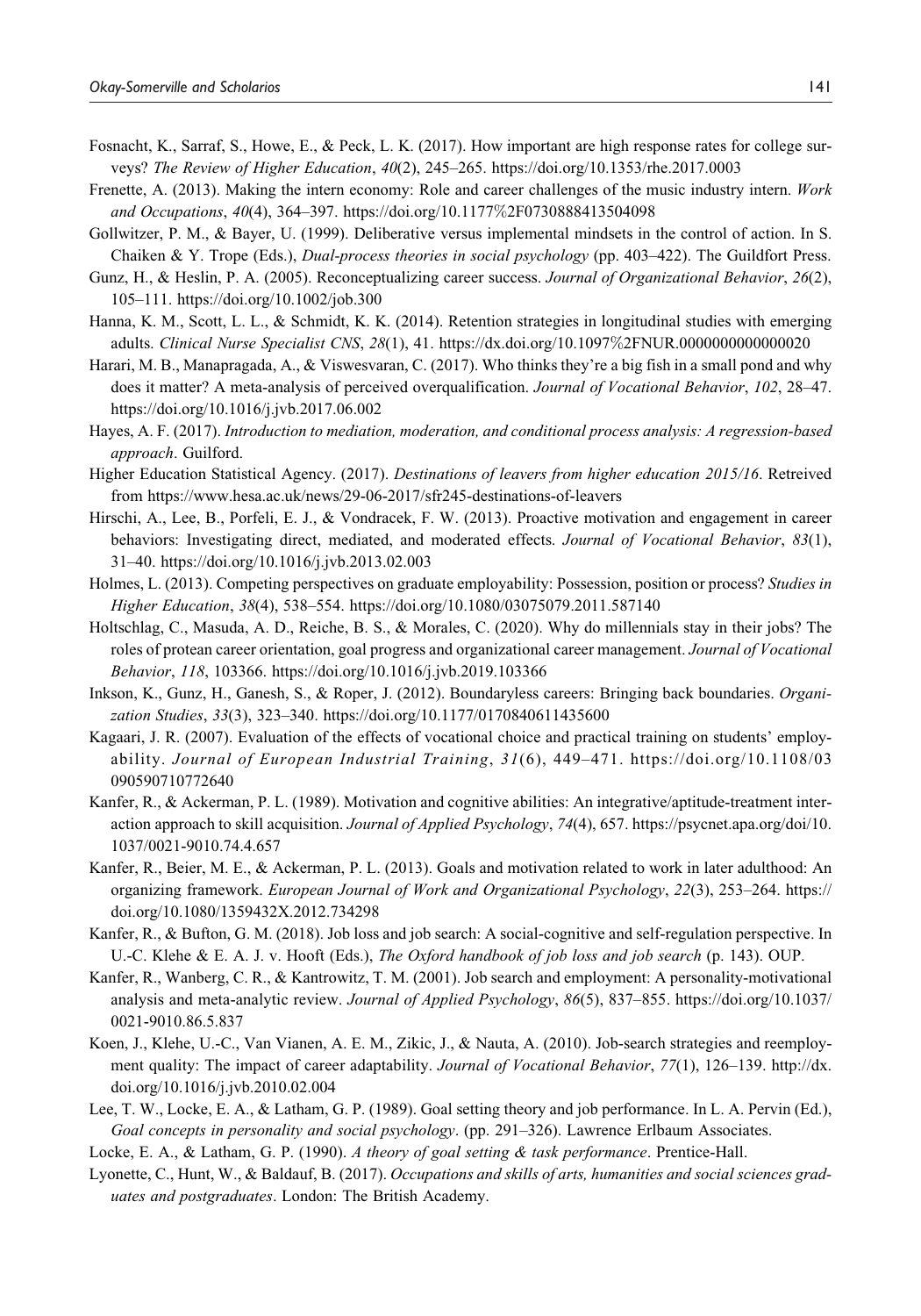Mellors-Bourne, R., Connor, H., & Jackson, C. (2011). STEM graduates in non-STEM jobs. London: BIS.

- Ogbonnaya, C., & Daniels, K. (2017). What is a good job? Analysis of the British 2012 skills and employment survey. London: What works wellbeing.
- Okay-Somerville, B., Allison, I., Luchinskaya, D., & Scholarios, D. (2020). Disentangling the impact of social disadvantage on 'becoming employable': Evidence from STEM student university-to-work transitions. Studies in Higher Education, ahead-of-print, 1–15. https://doi.org/10.1080/03075079.2020.1767052
- Okay-Somerville, B., & Scholarios, D. (2014). Coping with career boundaries and boundary-crossing in the graduate labour market. Career Development International, 19(6), 668-682.
- Podsakoff, P. M., MacKenzie, S. B., Lee, J.-Y., & Podsakoff, N. P. (2003). Common method biases in behavioral research: A critical review of the literature and recommended remedies. Journal of Applied Psychology, 88(5), 879. https://psycnet.apa.org/doi/10.1037/0021-9010.88.5.879
- Powers, S. R., & Myers, K. K. (2017). Vocational anticipatory socialization: College students' reports of encouraging/discouraging sources and messages. Journal of Career Development, 44(5), 409–424. https://doi.org/10. 1177/0894845316660627
- Purcell, K., Elias, P., Green, A., MIzen, P., Simms, M., Whiteside, N., Wilson, D., Robertson, A., Tzanakou, C., & Atfield, G. (2017). Present tense, future imperfect? Young people's pathways into work. Warrwick: Institute for Employment Research, University of Warwick.
- Roksa, J., & Levey, T. (2010). What can you do with that degree? College major and occupational status of college graduates over time. Social Forces, 89(2), 389–415. https://doi.org/10.1353/sof.2010.0085
- Rothman, M., & Sisman, R. (2016). Internship impact on career consideration among business students.  $Education+Training, 58(9), 1003-1013. <https://doi.org/10.1108/ET-04-2015-0027>$
- Rummel, S., Akkermans, J., Blokker, R., & Van Gelderen, M. (2019). Shocks and entrepreneurship: A study of career shocks among newly graduated entrepreneurs. Career Development International, ahead-of-print. https://doi.org/10.1108/CDI-11-2018-0296
- Saks, A. M. (2015). Job search and the school-to-work transition. In U.-C. Klehe & E. A. J. v. Hooft (Eds.), The Oxford handbook of job loss and job search. OUP.
- Seijts, G. H., & Latham, G. P. (2001). The effect of distal learning, outcome, and proximal goals on a moderately complex task. Journal of Organizational Behavior, 22(3), 291–307. https://doi.org/10.1002/job.70
- Simpson, A., Collazo, J. M., Zilvinskis, J., & Maltese, A. (2020). Professionals' identification within and across science, technology, engineering, and mathematics (STEM) fields. Journal of Career Development, ahead-ofprint. https://doi.org/10.1177%2F0894845320913112
- Taggar, S., & Kuron, L. K. (2016). The toll of perceived injustice on job search self-efficacy and behavior. Career Development International, 21(3), 279–298. https://doi.org/10.1108/CDI-10-2015-0139
- Toland, T. (2011). HE STEM employability skills review. Birmingham: National Higher Education Science Technology Engineering and Mathematics Programme, University of Birmingham.
- Turban, D. B., Stevens, C. K., & Lee, F. K. (2009). Effects of conscientiousness and extraversion on lew labor market entrants' job search: The mediating role of metacognitive activities and positive emotions. Personnel Psychology, 62(3), 553–573. https://doi.org/10.1111/j.1744-6570.2009.01148.x
- Van Hooft, E. A. J., Kammeyer-Mueller, J. D., Wanberg, C. R., Kanfer, R., & Basbug, G. (2020). Job search and employment success: A quantitative review and future research agenda. Journal of Applied Psychology. Advance online publication. https://doi.org/10.1037/apl0000675
- Van Hooft, E. A., Wanberg, C. R., & Van Hoye, G. (2013). Moving beyond job search quantity: Towards a conceptualization and self-regulatory framework of job search quality. Organizational Psychology Review, 3(1), 3–40. https://doi.org/10.1177%2F2041386612456033
- Wakeham, W. (2016). Wakeham review of STEM degree provision and graduate employability. London: BIS and HEFCE.
- Wanberg, C. R., Ali, A. A., & Csillag, B. (2020). Job seeking: The process and experience of looking for a job. Annual Review of Organizational Psychology and Organizational Behavior, 7(1), 315–337. https://doi.org/10. 1146/annurev-orgpsych-012119-044939